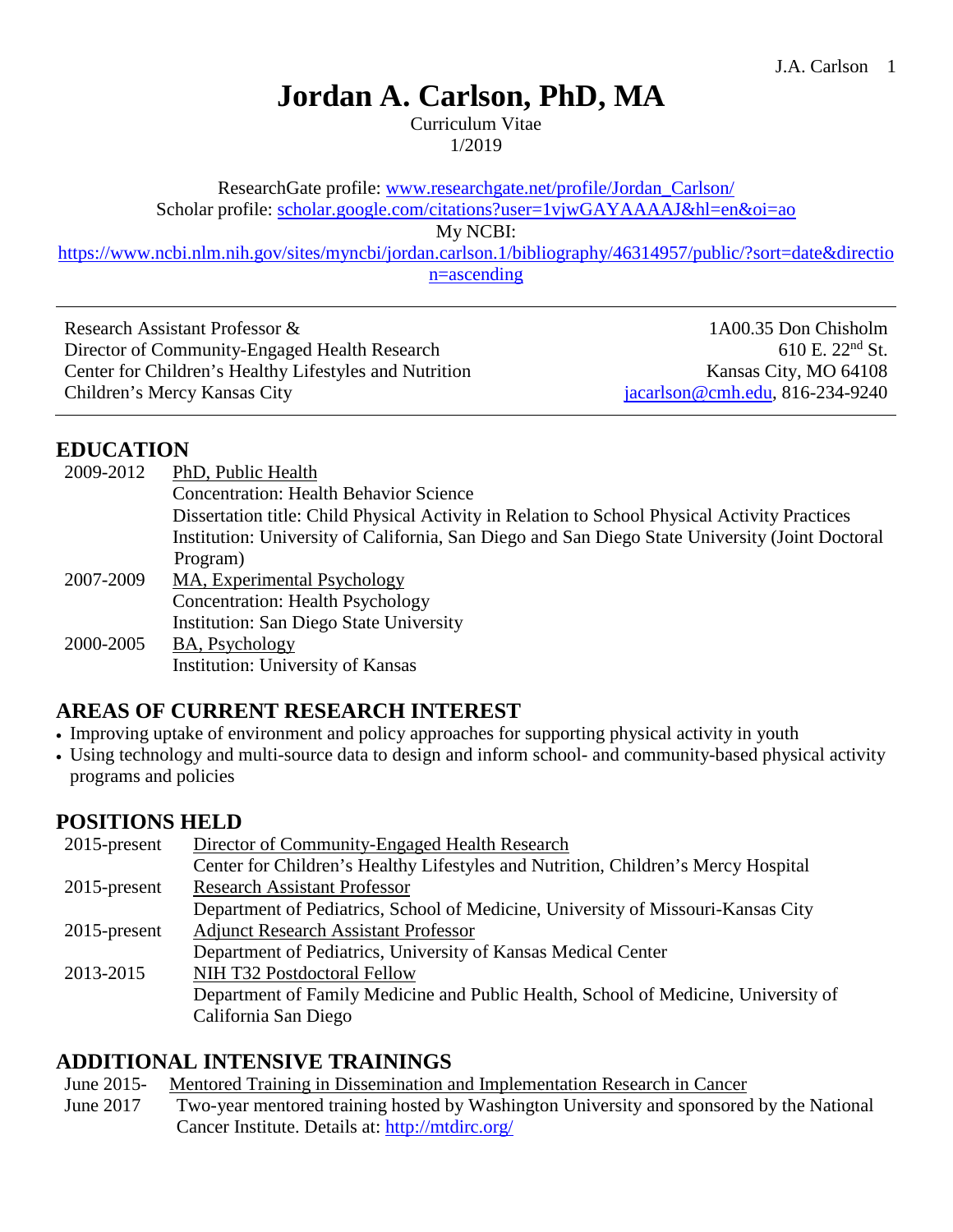Summer 2014 Tahoe Seminar on the Epidemiology and Prevention of Cardiovascular Disease 14-day postgraduate course hosted by the American Heart Association and National Heart, Lung, and Blood Institute (40th annual meeting). Details at: [http://my.americanheart.org/professional/Sessions/AdditionalMeetings/EPI10Day/Ten-Day-](http://my.americanheart.org/professional/Sessions/AdditionalMeetings/EPI10Day/Ten-Day-Seminar-on-the-Epidemiology-and-Prevention-of-Cardiovascular-Disease_UCM_320861_Article.jsp)[Seminar-on-the-Epidemiology-and-Prevention-of-Cardiovascular-](http://my.americanheart.org/professional/Sessions/AdditionalMeetings/EPI10Day/Ten-Day-Seminar-on-the-Epidemiology-and-Prevention-of-Cardiovascular-Disease_UCM_320861_Article.jsp)Disease UCM 320861 Article.jsp Summer 2013 Physical Activity and Public Health Course 8-day postgraduate course on research directions in physical activity public health. Hosted by the University of South Carolina and sponsored by the Centers for Disease Control and

# **HONORS AND AWARDS**

\* Since starting at CMH/UMKC

- $*2016$ Research Writing Award. Awarded by the Society of Health and Physical Educators (SHAPE America) Research Council for: Esteban-Cornejo, I., Carlson, J.A., Conway, T.L., Cain, K., Saelens, B.E., Frank, L.D., Glanz, K., Roman, C.G., & Sallis, J.F. (2016). Parental and adolescent perceptions of neighborhood safety related to adolescents' physical activity in their neighborhood. Research Quarterly for Exercise and Sport, 87(2), 191-199.
- 2014 US Seminar Competitive Meritorious Scholarship, American Heart Association. \$3500 scholarship awarded to the top applicant from a pool of 32 Fellows, based on application score, to the Tahoe National Seminar on the Epidemiology and Prevention of Cardiovascular Disease.
- 2014 Early Career Invited Lecture Award, International Society of Behavioral Nutrition and Physical Activity. Awarded to two 2 scientists based on nomination and credentials.
- 2013 Citation Abstract Award, Society of Behavioral Medicine
- 2013 Meritorious Student Abstract Award, Society of Behavioral Medicine

Prevention. Details at:<http://www.sph.edu/paph/>

- 2012 Achievement Rewards for College Scientists Scholarship. \$7500 scholarship awarded to the top 17 doctoral student scientists at University of California San Diego, nominated for their achievement in research, from a pool of 16 doctoral programs representing hundreds of students. Details at: [https://www.arcsfoundation.org/san\\_diego/](https://www.arcsfoundation.org/san_diego/)
- 2008 Staff Award, University of California San Diego Department of Family and Preventive Medicine

# **GRANTS AND CONTRACTS AWARDED**

\* Since starting at CMH/UMKC

#### **Current Research Support:**

\*<u>1 R01DK114513-01</u> Kerr (PI) 09/01/2018-08/31/2023

Title: Novel Computational Techniques to Detect the Relationship between Sitting Patterns and Metabolic Syndrome in Existing Cohort Studies

Details: The goal of this study is to develop and apply an algorithm to assess sedentary bout patterns from hipworn accelerometers across the age span. In response to PAR-12-198: Improving Diet and Physical Activity Assessment.

Amount: \$2,620,067 Role: Co-Investigator

\*<u>1 R03HD096097-01</u> Carlson (PI) 09/01/2018-08/31/2020

Project Title: Understanding obesity-related behaviors and the role of school and non-school environments using location-based measures

Details: The goal of this study is to investigate the role location-specific and location-general multilevel factors in relation to physical activity, sedentary time, and dietary intake in young adolescents. Amount: \$150,000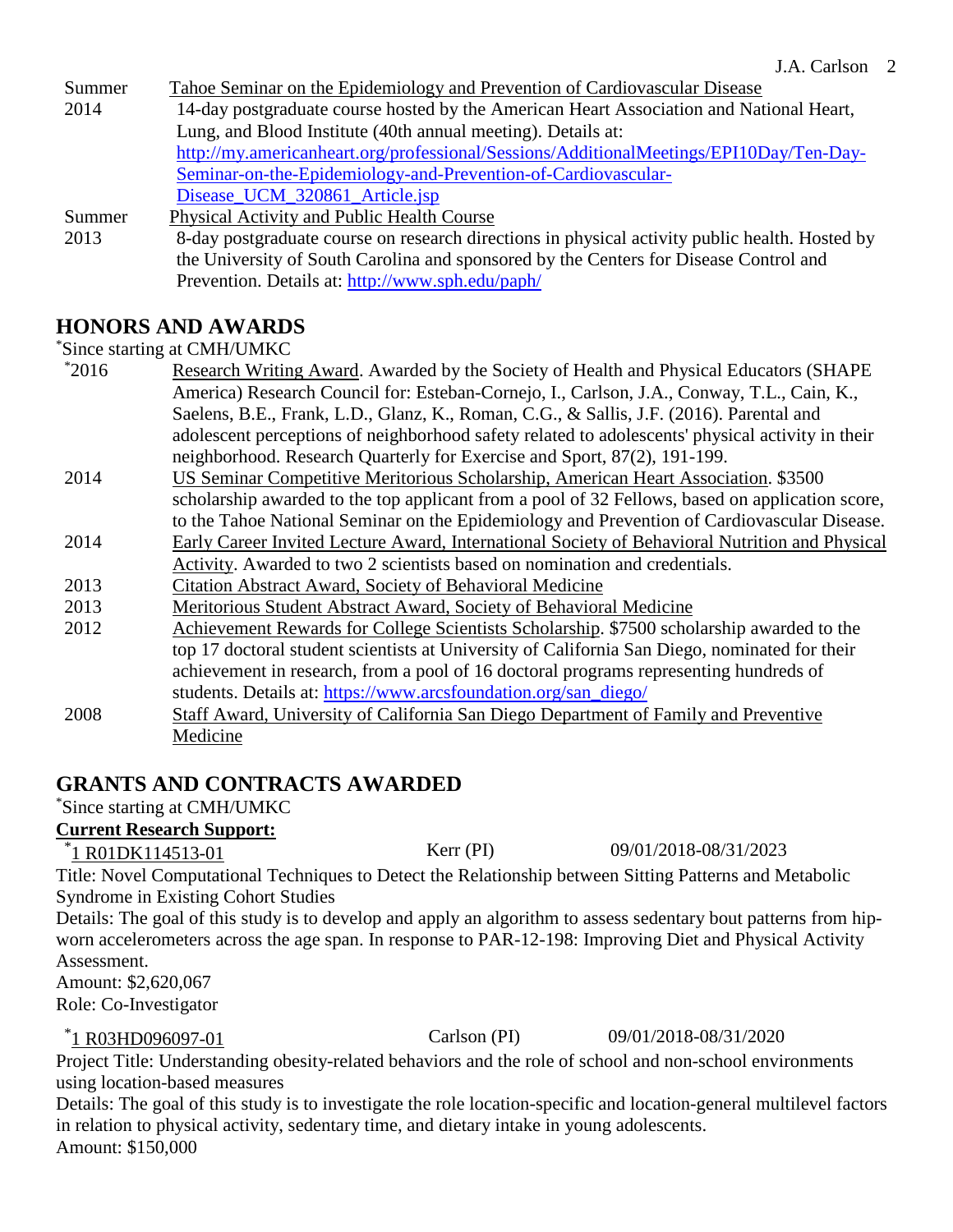| Title: Improving Implementation of Classroom Physical Activity Programs<br>Details: The goal of this study is to investigate how existing classroom physical activity programs can reach a<br>larger number of students and have greater impacts on health. We will assess materials (e.g., teacher training<br>manuals) provided by existing programs, and collect information from end-users (e.g., classroom teachers) on<br>the barriers and facilitators faced when implementing such programs. Funded by the Katharine B. Richardson<br>award for pilot research at Children's Mercy.<br>Amount: \$39,922<br>Role: PI |                    |                                            |
|-----------------------------------------------------------------------------------------------------------------------------------------------------------------------------------------------------------------------------------------------------------------------------------------------------------------------------------------------------------------------------------------------------------------------------------------------------------------------------------------------------------------------------------------------------------------------------------------------------------------------------|--------------------|--------------------------------------------|
| *1 R01DK106209-01<br>National Institutes of Health<br>Title: Neighborhood Environments and Metabolic Health in Hispanics/Latinos<br>Details: This ancillary study to the Hispanic Community Health Study/Study of Latinos aims to investigate<br>built and social neighborhood environment impacts on cardiometabolic health in Latinos. In response to PAR-<br>12-265: Ancillary Studies to Major Ongoing Clinical Research Studies to Advance Areas of Scientific Interest<br>within the Mission of the NIDDK.<br>Amount: \$2,256,487<br>Role: Co-Investigator                                                            |                    | Allison/Gallo (MPIs) 07/01/2015-06/30/2019 |
| KUMC Clinical Pilot Award<br>KUMC Research Institute (competitive)<br>Title: Physical Activity in Overweight/Obese Children with ASD Participating in Sensory Enhanced Aquatics<br>Details: The goal of this study is to determine the extent to which Sensory Enhanced Aquatics 1) increases<br>moderate to vigorous physical activity, and 2) improves parent/child function.<br>Amount: \$20,000<br>Role: Co-Investigator                                                                                                                                                                                                |                    | Mische Lawson (PI) 07/01/2018-06/30/2019   |
| *1 R03HD088776-01<br>National Institutes of Health<br>Title: Implementation Strategies and Effectiveness for Walking School Bus Programs<br>Details: The goal of this study is to use an Implementation Science framework to assess implementation<br>contextual factors and implementation outcomes in existing Walking School Bus programs. In response to<br>PAR-16-237: Dissemination and Implementation Research in Health.<br>Amount: \$163,380<br>Role: PI                                                                                                                                                           | Carlson (PI)       | 04/01/2017-03/31/2019                      |
| KUMC CTSA Dr. Lauren S. Aaronson<br><b>Trailblazer Funding</b><br><b>KUMC</b> Frontiers (competitive)<br>Title: Physical Activity in Children with ASD Participating in Sensory Enhanced Aquatics<br>Details: The goal of this study is to determine the feasibility of Actigraph and Garmin Forerunner/HRM Swim<br>for measuring activity levels and heart rate of children with ASD participating in Sensory Enhanced Aquatics<br>Amount: \$4,552<br>Role: Co-Investigator                                                                                                                                                | Mische Lawson (PI) | 01/30/2018-06/30/2018                      |
| Aetna Foundation Community Grant<br><b>Competitive Community Grant</b>                                                                                                                                                                                                                                                                                                                                                                                                                                                                                                                                                      | BikeWalkKC (PI)    | 08/01/2017-01/31/2019                      |

\* Katharine B. Richardson Foundation Carlson (PI) 10/01/2017-09/30/2019

Role: PI

CMH Research Institute (competitive)

Title: Building Collective Health: Community Interventions for Northeast Kansas City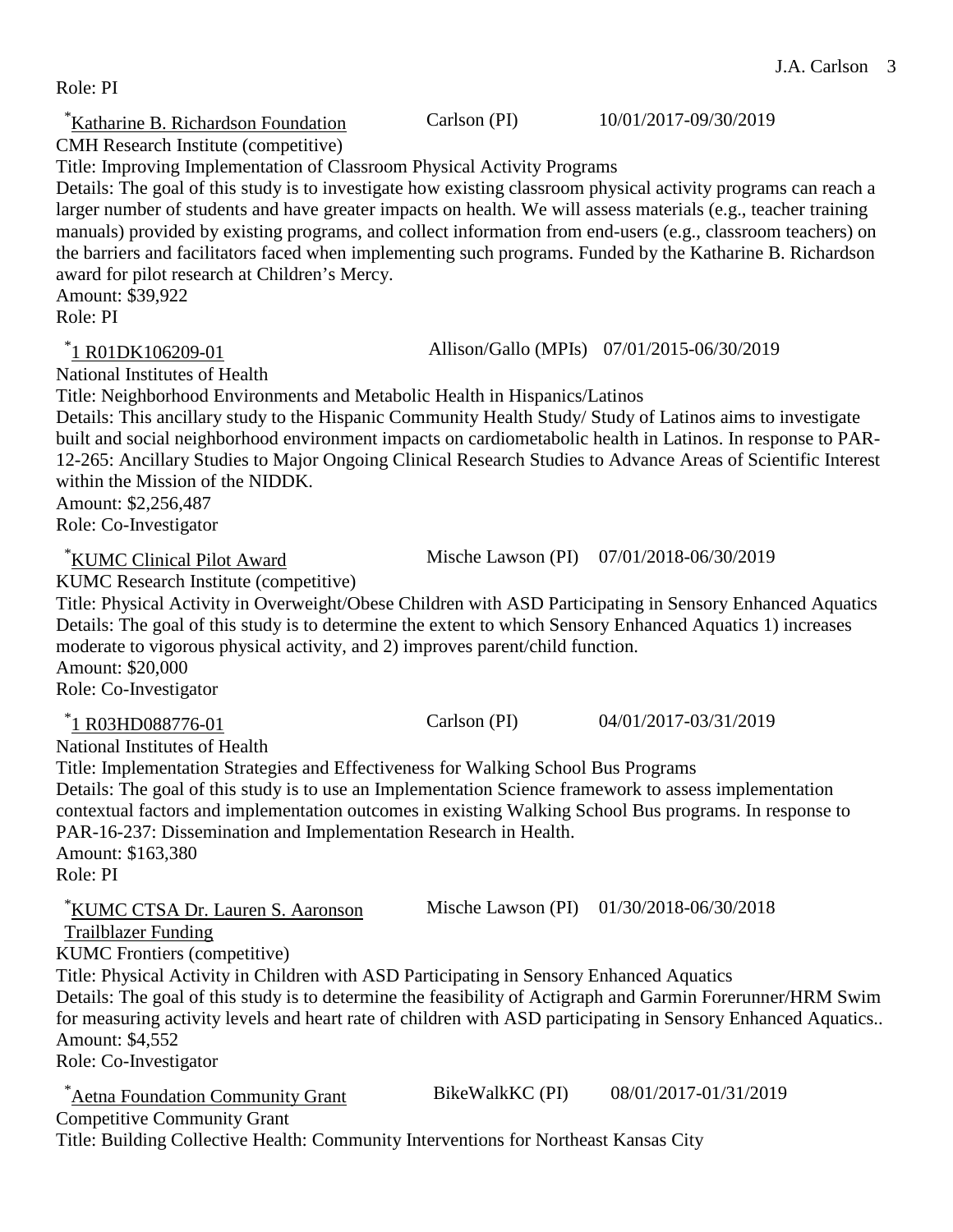Details: To implement and evaluate quick build streetscape improvements projects and earn-a-bike programs and health and mode of transportation. Amount: \$75,000 Role: Evaluator \*JPB Foundation NCCOR 04/01/2018-08/31/2018 Title: Measures Registry Teaching Modules Details: The National Collaborative on Childhood Obesity Research (NCCOR), a collaboration among CDC, NIH, RWJF, and USDA, manages searchable database of diet and physical activity measures relevant to childhood obesity research [\(https://www.nccor.org/nccor-tools/measures/\)](https://www.nccor.org/nccor-tools/measures/). This goal of this JPB Foundation grant is to create content for a set of teaching modules related to the Physical Activity Environment User Guide. Role: Consultant \* Missouri Foundation for Health Grant Collie-Akers (PI) 06/01/2017-05/31/2018 Competitive Research Grant Title: Evaluation of the Healthy Schools Healthy Communities Initiative. Details: This project consists of implementation of a robust evaluation of an initiative promoting healthy eating and active living in 33 school districts in the state of Missouri. Role: Consultant **Completed Research Support:** \* 1 R21CA194492-01 Carlson (PI) 02/01/2016-01/31/2018 National Institutes of Health Title: Ecological Video Analysis for Automated Assessment of Physical Activity (E-VIP) Details: The goal of this study is to develop and validate novel video analysis algorithms for automated ecological assessment of physical activity in settings. In response to PAR-12-197: Improving Diet and Physical Activity Assessment. Amount: \$352,164 Role: PI <sup>\*</sup>Institutional Equipment Grant Carlson (PI) 10/01/2017 Competitive Research Equipment Grant Title: Equipment grant from the Center for Children's Healthy Lifestyles and Nutrition (Children's Mercy Hospital and University of Kansas Medical Center), providing accelerometer and global positioning systems (GPS) devices. Amount: \$7,500 Role: PI \*JPB Foundation NCCOR 11/24/2015-04/12/2016 Title: Measures Registry Users Guide Details: The National Collaborative on Childhood Obesity Research (NCCOR), a collaboration among CDC, NIH, RWJF, and USDA, manages searchable database of diet and physical activity measures relevant to childhood obesity research [\(https://www.nccor.org/nccor-tools/measures/\)](https://www.nccor.org/nccor-tools/measures/). This goal of this JPB Foundation grant is to develop User's Guides for the four focus areas of the registry: Individual Diet, Food Environment, Individual Physical Activity, and Physical Activity Environment. Role: Consultant T32 HL79891 Criqui (PI) 04/01/2013-03/31/2015 Title: Influences and Endpoints of Physical Activity for Public Health Details: The goal of this fellowship is to gain training in cardiovascular disease epidemiology and behavioral

J.A. Carlson 4

medicine and advance research on physical activity and chronic disease. Role: Postdoctoral Fellow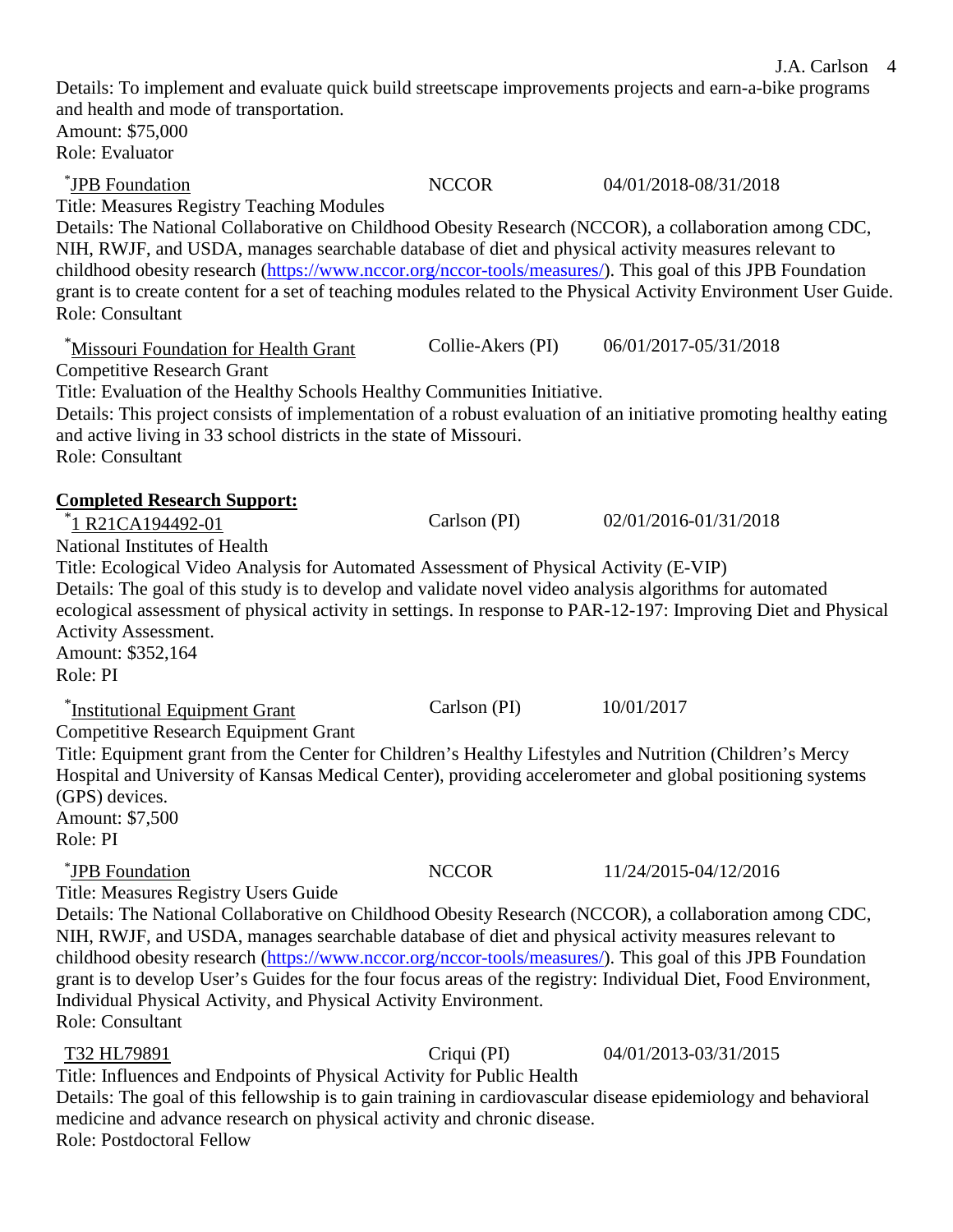J.A. Carlson 5 California Endowment Research Grant Sallis (PI) 06/01/2013-3/31/2015 Title: Impacts of Classroom Physical Activity Interventions Details: The goal of this project is to investigate impacts of classroom physical activity breaks on students' concentration, behavior and amount of physical activity during school. Amount: \$150K Role: Co-Investigator California Endowment Evaluation Grant Ryan (PI) 08/01/2013-07/31/2014 Title: Ciclovia Open Streets Event Details: The goal of this project is to evaluate impacts of the CicloSDias open streets bicycling event on social capital, businesses, and public health. Amount: \$20K Role: Co-Investigator California Endowment Dissertation Grant Carlson (PI) 01/01/2012-12/31/2013 Title: Identifying Best Practices for School-Based Physical Activity Details: The goal of this project was to investigate associations between existing school physical activity-related practices and students' objectively measured physical activity during school. Amount: \$50K Role: PI SD County HHSA Subcontract Carlson (awardee) 09/01/2011-3/31/2012 Title: CDC's Communities Putting Prevention to Work Details: This subcontract involved evaluating multiple community-based interventions for improving physical activity and nutrition environments and behaviors. Amount: \$5K Role: Awardee CA Department of Transportation Subcontract Carlson (awardee) 04/01/2010-02/28/2011 Title: Health Equity by Design Details: This subcontract involved process and outcome evaluation of youth advocacy for built environment improvements in underserved communities. Amount: \$7K Role: Awardee Kaiser Permanente Subcontract Carlson (awardee) 11/01/2010-12/31/2010 Title: Next Steps Walkability Project Details: This subcontract involved evaluating impacts of a community-based advocacy program on (1) awareness and perceptions of physical activity-support built environment strategies and (2) progress towards environmental changes. Amount: \$4K Role: Awardee CA Department of Public Health Mini-grant Carlson (PI) 06/01/2010-08/31/2010 Title: Implementation and Monitoring of State Policies for Physical Activity in Schools Details: The goal of this project was to conduct interviews with Department of Education staff to assess levels of and strategies for implementing existing state policies for school physical activity. Amount: \$3K Role: PI

#### **PUBLICATIONS**

My NCBI: [https://www.ncbi.nlm.nih.gov/sites/myncbi/jordan.carlson.1/bibliography/46314957/public/?sort=date&directio](https://www.ncbi.nlm.nih.gov/sites/myncbi/jordan.carlson.1/bibliography/46314957/public/?sort=date&direction=ascending) [n=ascending](https://www.ncbi.nlm.nih.gov/sites/myncbi/jordan.carlson.1/bibliography/46314957/public/?sort=date&direction=ascending)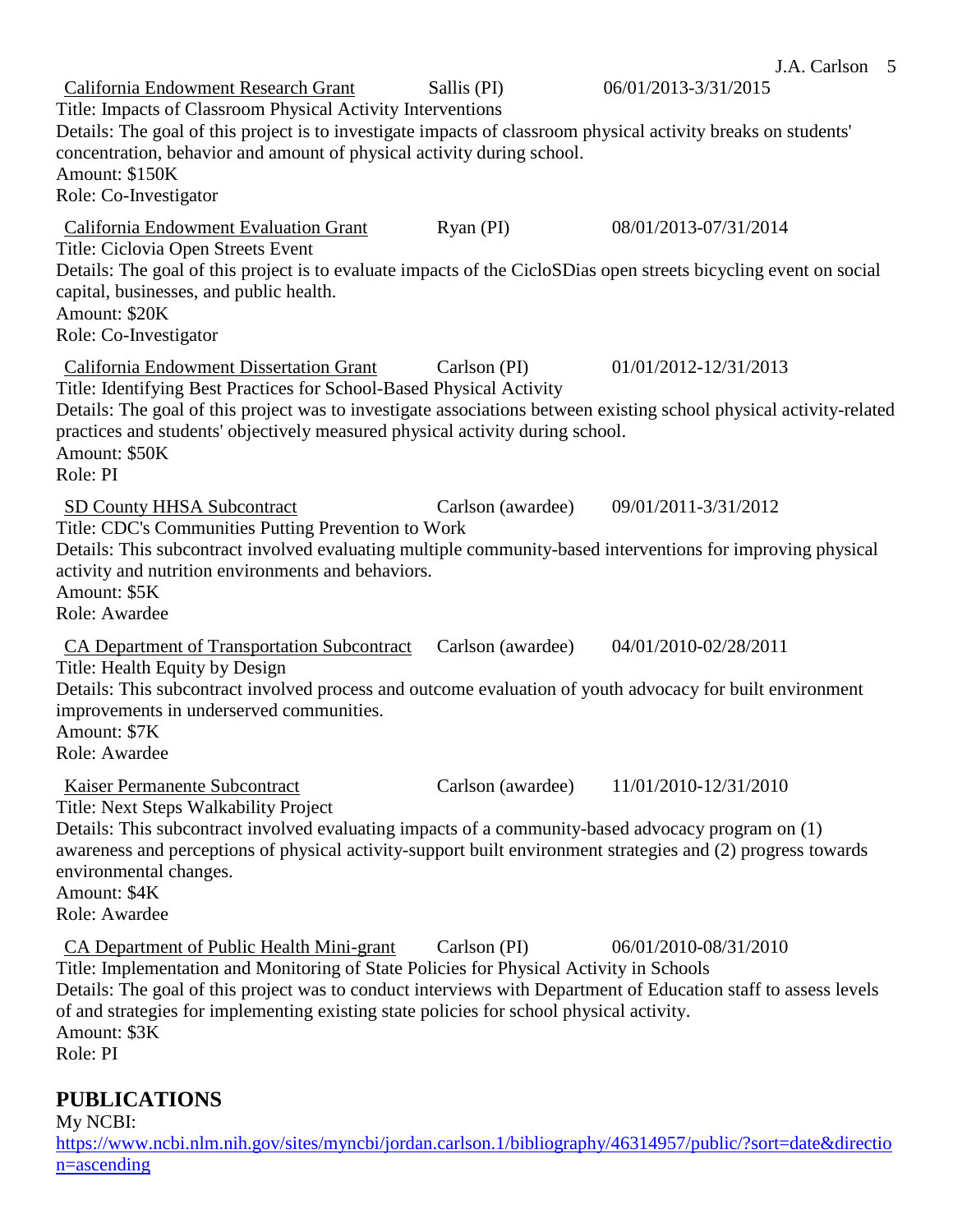#### **Original Research:**

\* Since starting at CMH/UMKC

 $\Box$ Denotes supervision of student(s)

- \* 68. □Bejarano, C.M., **Carlson, J.A.**, Cushing, C.C. Kerr, J., Saelens, B.E., Frank, L.D., Glanz, K., Cain, K.L., Conway, T.L., & Sallis, J.F. (2019). Neighborhood built environment associations with adolescents' location-specific sedentary and screen time. *Health & Place,* in press.
- \* 67. **Carlson, J.A.**, Bellettiere, J., Kerr, J., Salmon, J., Timperio, A., Verswijveren, S.J.J.M., & Ridgers, N.D. (2019). Day-level sedentary pattern estimates derived from hip-worn accelerometer cut-points in 8-12 year olds: Do they reflect postural transitions? *Journal of Sports Sciences,* in press.
- \* 66. □Calvert, H., Lane, H., Bejarano, C., Snow, K., Hoppe, K., Alfonsin, N., Turner, L., & **Carlson, J.A.** (2018). Inclusion of Theory-Based Implementation Factors in Packaged and Adoption-Ready Classroom Physical Activity Programs. *Translational Behavioral Medicine*, in press*.*
- \* 65. Katzmarzyk, P.T., Denstel, K.D., Beals, K., **Carlson, J.A.**, Crouter, S.E., McKenzie, T.L., Pate, R.R., Sisson, S.B., Staiano, A.E., Stanish, H., Ward, D.S., Whitt-Glover, M., Wright, C. (2018). Results from the United States 2018 report card on physical activity for children and youth. *Journal of Physical Activity and Health, 15*(Suppl 2), S422-424.
- 64. Gallo, L.C., **Carlson, J.A.**, Sotres-Alvarez, D., Sallis, J.F., Jankowska, M.M., Roesch, S.C., Gonzalez, F., Geremia, C.M., Talavera, G.A., Rodriguez, T., Castañeda, S.F., Allison, M.A. (2018). The HCHS/SOL community and surrounding areas study (SOL CASAS): sample, design, and procedures. *Annals of Epidemiology*, in press. \*
- 63. **Carlson, J.A.**, Hipp, J.A., Kerr, J., Horowitz, T., & Berrigan, D. (2018). Unique views on obesity-related behaviors and environments: research using still and video images. *Journal for the Measurement of Physical Behavior*, in press.
- \* 62. □Borner, K., □Mitchell, T., **Carlson, J.A.**, Kerr, J., Saelens, B.E., Schipperijn, J., Frank, L.D., Conway, T.L., Glanz, K., Chapman, J.E., Cain, K.L., Sallis, J.F. (2018). Latent profiles of young adolescents' physical activity across five locations on schooldays. *Journal of Transport & Health*, in press.
- \* 61. Shook, R.P, Halpin, K., **Carlson, J.A.**, Davis, A., Dean, K., Papa, A., Sherman, A., Noel-MacDonnell, J., Summar, S., Krueger, G., Markenson, D., Hampl, S. (2018). Compliance with multiple national healthy lifestyle recommendations as assessed in a large pediatric center electronic health record is associated with reduced risk of obesity. *Mayo Clinical Proceedings, 93*(9), 1247-1255.
- \* 60. **Carlson, J.A.**, Frank, L.D., Ulmer, J., Conway, T.L., Saelens, B.E., Cain, K.L., & Sallis, J.F. (2018). Work and Home Neighborhood Design and Physical Activity. *American Journal of Health Promotion, 32*(8), 1723-1729.
- \* 59. Sallis, J.F., Conway, T.L., Cain, K.L., **Carlson, J.A.**, Frank, L.D., Kerr, J., Glanz, K., Chapman, J.E., & Saelens, B.E. (2018). Neighborhood built environment and socioeconomic status in relation to physical activity, sedentary behavior, and weight status of adolescents. *Preventive Medicine, 110*, 47-54*.*
- \* 58. □Serrano, N., Perez, L.G., **Carlson, J.A.**, Patrick, K., Kerr, J., Holub, C., & Arredondo, E.M. (2018). Subpopulation differences in the relationship between the neighborhood environment and Latinas' daily walking and vehicle time. *Journal of Transport & Health, 8*, 210-219.
- \* 57. Kerr, J., **Carlson, J.A.**, Godbole, S., Cadmus-Bertram, L., Bellettiere, J., & Hartman, S. (2018). Improving hip worn accelerometer estimates of sitting using machine learning methods. *Medicine & Science in Sports & Exercise, 50*(7), 1518-1524.
- \* 56. □Berman, M., □Bozsik, F., Shook, R.P., Meissen-Sebelius, E., Markenson, D., Summar, S., DeWit, E., & **Carlson, J.A.** (2018). Evaluation of the Healthy Lifestyles Initiative for improving community capacity for childhood obesity prevention. *Preventing Chronic Disease, 15*, E24.
- \* 55. □Bozsik, F., □Berman, M., Shook, R.P., Summar, S., DeWit, E., & **Carlson, J.A.** (2018). Implementation contextual factors related to youth advocacy for healthy eating and active living. *Translational Behavioral Medicine, 8*, 696-705.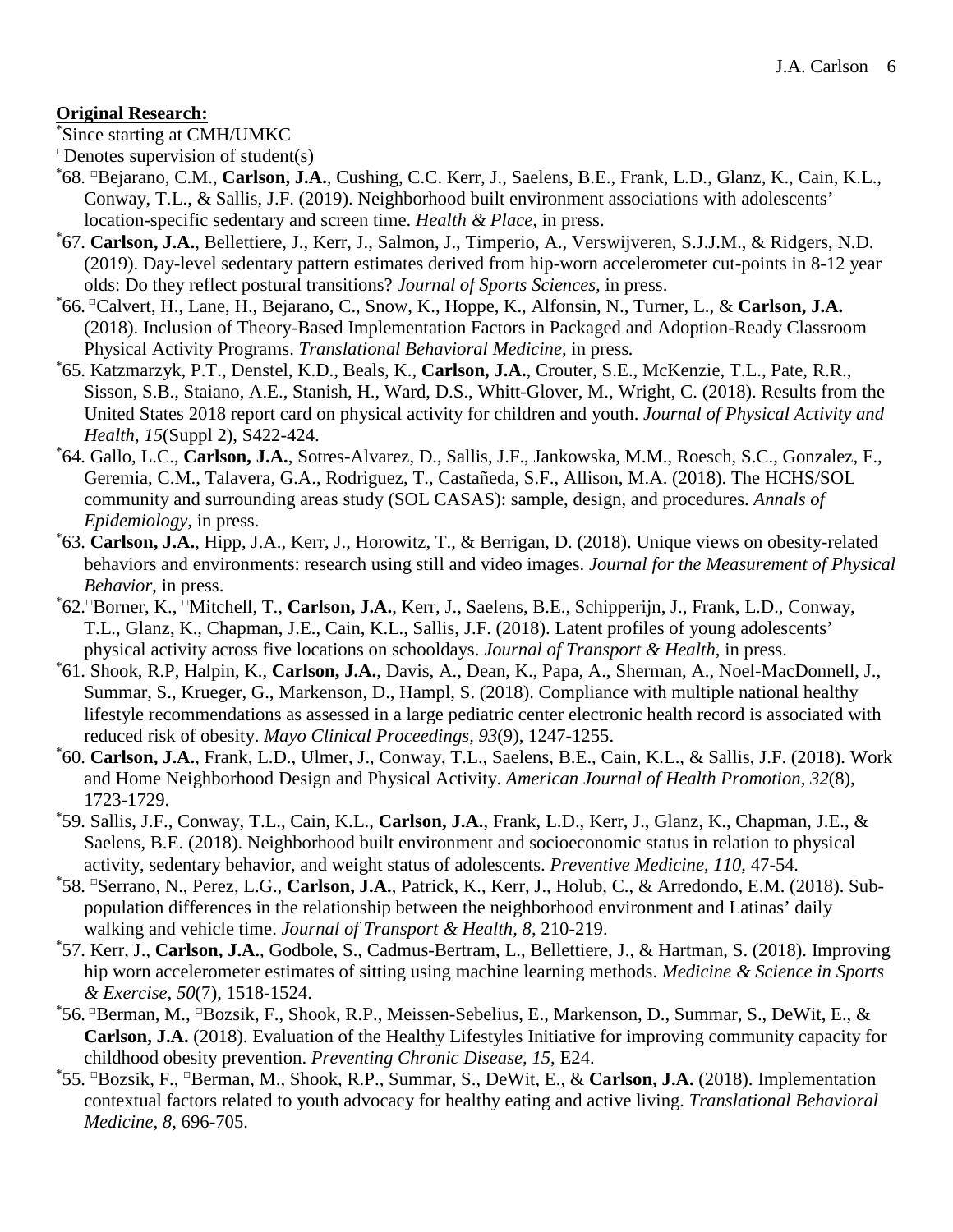- \*54. **Carlson, J.A.**, <sup>□</sup>Liu, B., Sallis, J.F., Kerr, J., Hipp, J.A., Staggs, V.S., Papa, A., Dean, K., & Vasconcelos, N.M. (2017). Automated ecological assessment of physical activity: advancing direct observation. *International Journal of Environmental Research and Public Health, 14*, 1487.
- \* 53. Norman, G., **Carlson, J.A.**, Patrick, K., Kolodziejczyk, J., Godino, J., Huang, J., & Thyfault, J. (2017). Sedentary behavior and cardiometabolic health associations in obese 11-13 year olds. *Childhood Obesity, 13*(5), 425-432.
- \* 52. **Carlson, J.A.**, □Engelberg, J.K., Cain, K.L., Conway, T.L., Geremia, C., Bonilla, E., Kerner, J., & Sallis, J.F. (2017). Contextual factors related to implementation of classroom physical activity breaks. *Translational Behavioral Medicine, 7*(3), 581-592.
- \*51. Carlson, J.A., <sup>□</sup>Mitchell, T.B., Saelens, B.E., Staggs, V.S., Kerr, J., Frank, L.D., Schipperijn, J., Conway, T.L., Glanz, K., Chapman, J.E., Cain, K.L., & Sallis, J.F. (2017). Within-person associations of young adolescents' physical activity across five primary locations: Is there evidence of cross-location compensation. *International Journal of Behavioral Nutrition & Physical Activity, 14*, 50. \*
- 50. □Mitchell, T.B., □Borner, K.B., □Finch, J., Kerr, J., & **Carlson, J.A.** (2017). Using activity monitors to measure sit-to-stand transitions in overweight/obese youth. *Medicine & Science in Sports & Exercise, 49*(8), 1592-1598.
- \* 49. Boutelle, K.N., Knatz, S., **Carlson, J.A.**, Bergmann, K., & Peterson, C.B. (2017). An Open Trial Targeting Food Cue Reactivity and Satiety Sensitivity in Overweight and Obese Binge Eaters. *Cognitive and Behavioral Practice, 24*(3), 363-373.
- \* 48. Wang, X., Conway, T.L., Cain, K.L., Frank, L.D., Saelens, B.E., Geremia, C., Kerr, J., Glanz, K., Carlson, J.A., & Sallis, J.F. (2017). Interactions of psychosocial factors with built environments in explaining adolescents' active transportation. *Preventive Medicine, 100*, 76-83.
- \* 47. Perez, L.G., **Carlson, J.A.**, Slymen, D.J., Patrick, K., Kerr, J., Godbole, S., Elder, J.P., Ayala, G.X., & Arredondo, E.M. (2016). Does the social environment moderate associations of the built environment with Latinas' objectively-measured neighborhood outdoor physical activity? *Preventive Medicine Reports, 4*, 551-557.
- \* 46. □Golla, G.K., **Carlson, J.A.**, Huan, J., Kerr, J., Mitchell, T., & Borner, K. (2016). Developing novel machine learning algorithms to improve sedentary assessment for youth health enhancement. *IEEE International Conference on Healthcare Informatics, 2016*, 375-379.
- \* 45. Meseck, K., Jankowska, M.M., Schipperijn, J., Natarajan, L., Godbole, S., **Carlson, J.A.**, Takemoto, M.L., Crist, K., & Kerr, J. (2016). Is missing geographic position system (GPS) data in accelerometry studies a problem, and is imputation the solution? *Geospatial Health, 11*(2), 157-63.
- \* 44. □Esteban-Cornejo, I., **Carlson, J.A.**, Conway, T.L., Cain, K., Saelens, B.E., Frank, L.D., Glanz, K., Roman, C.G., & Sallis, J.F. (2016). Parental and adolescent perceptions of neighborhood safety related to adolescents' physical activity in their neighborhood. *Research Quarterly for Exercise and Sport, 87*(2), 191- 199.
- \* 43. **Carlson, J.A.**, Remigio-Baker, R.A., Anderson, C.A.M., Adams, M.A., Norman, G.J., Kerr, J., Criqui, M.H., & Allison, M. (2016). Walking mediates associations between neighborhood activity supportiveness and BMI in the Women's Health Initiative San Diego cohort. *Health & Place, 38*, 48-53.
- \* 42. □Engelberg, J.K., **Carlson, J.A.**, Conway, T.L., Cain, K.L., Saelens, B.E., Glanz, K., Frank, L.D., & Sallis, J.F. (2016). Dog walking among adolescents: correlates and contribution to physical activity. *Preventive Medicine, 82*, 65-72.
- \* 41. Kerr, J., Black, M.L., Crist, K., Bolling, K., Atkin, A., **Carlson, J.A.**, Godbole, S., Rosenberg, D., Lewars, B., & Merchant, G. (2016). Two-arm randomized pilot intervention trial to decrease sitting time and increase sit-to-stand transitions in working and non-working older adults. *PLoS One, 11*(1), e0145427.
- \* 40. **Carlson, J.A.**, Schipperijn, J., Kerr, J., Saelens, B.E., Natarajan, L., Frank, L.D., Glanz, K., Conway, T.L., Chapman, J.E., Cain, K.L., & Sallis, J.F. (2016). Locations of physical activity as assessed by GPS in young adolescents. *Pediatrics, 137*(1), e20152430. PMC4702023.
- \* 39. □Takemoto, M., **Carlson, J.A.**, Moran, K., Godbole, S., Crist, K., & Kerr, J. (2015). Relationship between objectively measured transportation behaviors and health characteristics in older adults. *International Journal of Environmental Research and Public Health, 12*, 13923-13937.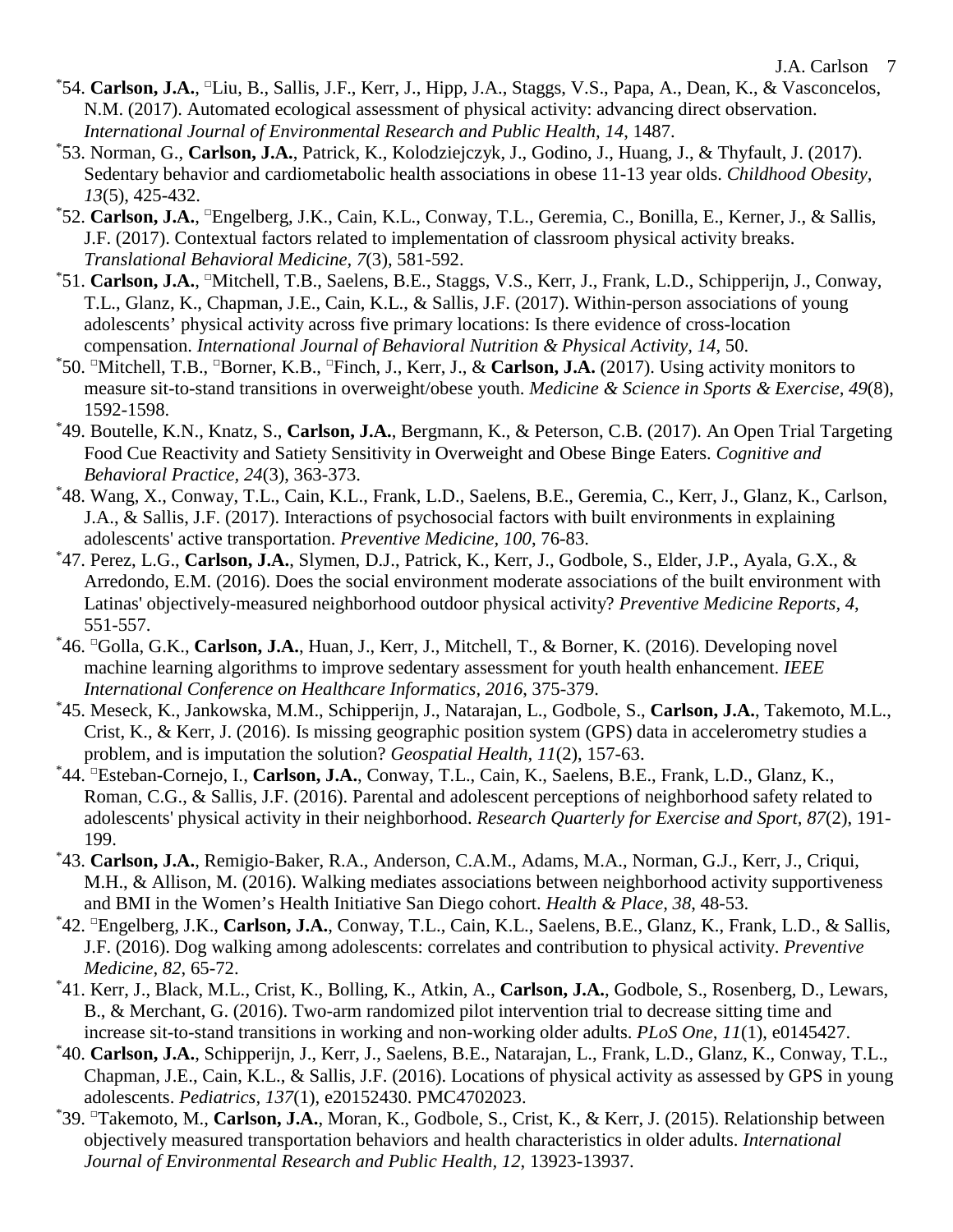- \* 38. **Carlson, J.A.**, Engelberg, J.K., Cain, K.L., Conway, T.L., Mignano A.M., Bonilla, E.A., Geremia, C., & Sallis, J.F. (2015). Implementing classroom physical activity breaks: associations with student physical activity and classroom behavior. *Preventive Medicine, 81*, 67-72.
- \* 37. □Bellettiere, J., **Carlson, J.A.**, Rosenberg, D., Singhania, A., Natarajan, L., Berardi, V., LaCroix, A.Z., Sears, D.D., Moran, K., Crist, K., & Kerr, J. (2015). Gender and age differences in hourly and daily patterns of sedentary time in older adults living in retirement communities. *PLoS One, 10*(8), e0136161.
- 36. Kerr, J., Emond, J.A., Badland, H., Reis, R., Sarmiento, O., **Carlson, J.A.**, Sallis, J.F., Cerin, E., Cain, K., Conway, T., Schofield, G., Macfarlane, D.J., Christiansen, L.B., Van Dyck, D., Davey, R., Aguinago-Ontoso, I., Salvo, D., Sugiyama, T., Owen, N., & Natarajan, L. (2015). Perceived neighborhood environmental attributes associated with walking and cycling for transport among adult residents of 17 cities in 12 countries: the IPEN study. *Environmental Health Perspectives, 124*(3), 290-298.
- 35. □Lopez Castillo, M.A., **Carlson, J.A.**, Cain, K., Bonilla, E.A., Chuang, E., Elder, J.P., & Sallis, J.F. (2015). Dance class structure affects youth physical activity and sedentary behavior: a study of seven dance types. *Research Quarterly for Exercise and Sport, 86*(3), 225-232.
- 34. Norman, G.J., Huang, J.S., Davila, E.P., Kolodziejczyk, J.K., **Carlson, J.A.**, Covin, J.R., Gottschalk, M., & Patrick, K. (2015). Outcomes of a 1-year randomized controlled trial to evaluate a behavioral 'steppeddown' weight loss intervention for adolescent patients with obesity. *Pediatric Obesity, 11*(1), 18-25.
- 33. Gell, N.M., Rosenberg, D.E., **Carlson, J.A.**, Kerr, J., & Belza, B. (2015). Built environment attributes related to GPS measured walking trips in mid-life and older adults with mobility disabilities. *Disability and Health, 8*(2), 290-295. PMC4369178.
- 32. Marshall, S., Kerr, J., **Carlson, J.A.**, Cadmus-Bertram, L., Patterson, R., Wasilenko, K., Crist, K., Rosenberg, D., & Natarajan, L. (2015). Patterns of weekday and weekend sedentary behavior among older adults. *Journal of Aging and Physical Activity, 23*(4), 534-541. PMC4447597.
- 31. **Carlson, J.A.**, Saelens, B.E., Kerr, J., Schipperijn, J., Conway, T.L., Frank, L.D., Chapman, J.E., Glanz, K., Cain, K., & Sallis, J.F. (2015). Association between neighborhood walkability and GPS-measured walking, bicycling and vehicle time in adolescents. *Health and Place, 32*, 1-7.
- 30. **Carlson, J.A.**, Jankowska, M.M., Meseck, K., Godbole, S., Natarajan, L., Raab, F., Demchak, B., Patrick, K., & Kerr, J. (2015). Validity of PALMS GPS scoring of active and passive travel compared to SenseCam. *Medicine & Science in Sports & Exercise, 47*(3), 662-667. PMC4289119.
- 29. Boutelle, K.N., Kuckertz, J.M., **Carlson, J.A.**, & Amir, N. (2014). A pilot study evaluating a one-session attention modification training to decrease overeating in obese children. *Appetite, 76*, 180-185. PMC3989523.
- 28. □Engelberg, J.K., **Carlson, J.A.**, Ryan, S. Black, M., Sanchez, J., & Sallis, J.F. (2014). Evaluation of San Diego's CicloSDias open streets event. *Preventive Medicine, 69*(Suppl 1), S66-S73. PMC4313726.
- 27. **Carlson, J.A.**, Sallis, J.F., Kerr, J., Conway, T.L., Cain, K., Frank, L.D., & Saelens, B.E. (2014). Built environment characteristics and parent active transportation are associated with active travel to school in youth age 12-15. *British Journal of Sports Medicine, 48*(22), 1634-1639. PMC4447304.
- 26. **Carlson, J.A.**, Bracy, N.L., Sallis, J.F., Millstein, R.A., Saelens, B.E., Kerr, J., Conway, T.L., Frank, L.D., Cain, K.L., & King, A. (2014). Sociodemographic moderators of the relation between perceived neighborhood safety and physical activity. *Medicine & Science in Sports & Exercise, 46*(8), 1554-1563. PMC4101912.
- 25. Boutelle, K.N., Peterson, C., Zucker, N., Rydell, S., **Carlson, J.A.**, & Harnack, L. (2014). An intervention based on Schachter's externality theory for overweight children: The regulation of cues pilot. *Journal of Pediatric Psychology, 39*(4), 405-417. PMC4007101.
- 24. Bracy, N.L., Millstein, R.A., **Carlson, J.A.**, Conway, T.L., Sallis, J.F., Saelens, B.E., Kerr, J., Cain, K.L., Frank, L.D., & King, A.C. (2014). Is the Relationship between the built environment and physical activity moderated by perceptions of crime and safety? *International Journal of Behavioral Nutrition and Physical Activity, 11*:24. DOI: 10.1186/1479-5868-11-24. PMC3942774.
- 23. **Carlson, J.A.**, Mignano, A.M., Norman, G.J., McKenzie, T.L., Kerr, J., Arredondo, E.M., Madanat, H., Cain, K.L., Elder, J.P., Saelens, B.E., & Sallis, J.F. (2014). Socioeconomic disparities in elementary school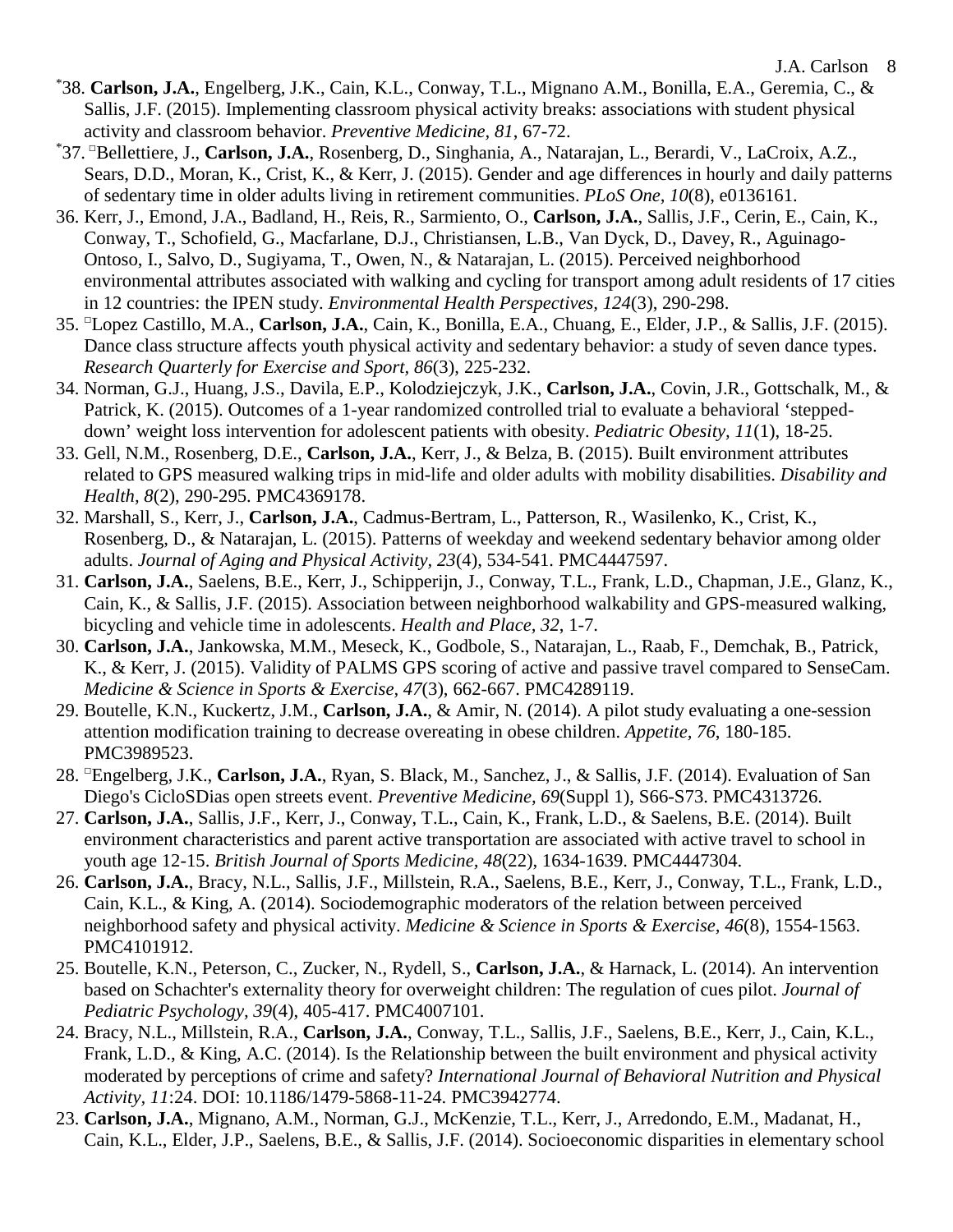practices and children's physical activity during school. *American Journal of Health Promotion, 28*(3s), S47-S53. PMC4082956.

- 22. McKenzie, T.L., Moody, J.S., **Carlson, J.A.**, Lopez, N.V., & Elder, J.P. (2013). Neighborhood income matters: disparities in community recreation facilities, amenities, and programs. *Journal of Park and Recreation Administration, 31*(4), 12-22. PMC4082954.
- 21. **Carlson, J.A.**, Sallis, J.F., Norman, G.J., McKenzie, T.L., Kerr, J., Arredondo, E.M., Madanat, H., Mignano, A.M., Cain, K.L., Elder, J.P., & Saelens, B.E. (2013). Elementary school practices and children's objectively measured physical activity during school. *Preventive Medicine, 57*(5), 591-595*.* PMC3904859.
- 20. Norman, G.J., Adams, M.A., Ramirez, E.R., **Carlson, J.A.**, Kerr, J., Godbole, S., Dillon, L., & Marshall, S.J. (2013). Effects of Behavioral Contingencies on Adolescent Active Video Game Play and Overall Activity: A Randomized Trial. *Games for Health Journal, 2*(3), 158-165. Non-NIH funded.
- 19. Sallis, J.F., **Carlson, J.A.**, Mignano, A.M., Lemes, A., & Wagner, N. (2013). Trends in presentations of environmental and policy studies related to physical activity, nutrition, and obesity at society of behavioral medicine, 1995-2010: a commentary to accompany the Active Living Research supplement to Annals of Behavioral Medicine. *Annals of Behavioral Medicine, 45*(suppl 1), 14-17. Non-NIH funded.
- 18. **Carlson, J.A.**, Sallis, J.F., Chriqui, J.F., Schneider, L., McDermid, L.C., & Agron, P. (2013). State policies about physical activity minutes in physical education or during the school day. *Journal of School Health, 83*(3), 150-156. Non-NIH funded.
- 17. Dirige, O.V., **Carlson, J.A.**, Alcaraz, J.E., Moy, K.L., Rock, C.L., Oades, R., & Sallis, J.F. (2013). *Siglang Buhay*: Nutrition and physical activity promotion in Filipino Americans through community organizations. *Journal of Public Health Management and Practice, 19*(2), 162-168. Non-NIH funded.
- 16. Sarkin, A.J., Groessl, E.J., **Carlson, J.A.**, Tally, S.R., Kaplan, R.M., Sieber, W.J.. & Ganiats, T.G. (2013). Development and validation of a mental health subscale from the Quality of Well-Being Self-Administered. *Quality of Life Research*, 22(7):1685-1696. REQUESTED.
- 15. Kerr, J., Rosenberg, D., Nathan, A., Millstein, R.A., **Carlson, J.A.**, Crist, K., Wasilenko, K., Castro, C.M., & Marshall, S.J. (2012). Applying the Ecological Model of Behavior Change to a Physical Activity Trial in Retirement Communities. *Contemporary Clinical Trials*, *33*(6), 1180-1188. DOI: 10.1016/j.cct.2012.08.005. PMC3468706.
- 14. **Carlson, J.A.**, Sallis, J.F., Wagner, N., Calfas, K.J., Partick, K., Groesz, L.M., & Norman, G.J. (2012). Brief physical activity-related psychosocial measures: reliability and construct validity. *Journal of Physical Activity and Health, 9*(8), 1178-1181. REQUESTED.
- 13. Kerr, J., **Carlson, J.A.**, Rosenberg, D., & Withers, A. (2012). Identifying and Promoting Safe Walking Routes in Older Adults. *Health, 4*(Special Issue I), 720-724. Non-NIH funded.
- 12. Norman, G.J., **Carlson, J.A.**, Omara, S., Sallis, J. F., Patrick, K., Frank, L.D., & Godbole, S. (2012). Neighborhood Preference, Walkability and Walking in Overweight/Obese Men. *American Journal of Health Behavior, 37*(2), 276-281. REQUESTED.
- 11. Rhode, P.C., Froehlich-Grobe, K., Hockemeyer, J.R., **Carlson, J.A**., & Lee, J.H. (2012). Assessing stress among individuals with physical disabilities: development of the Disability Related Stress Scale (DRSS)*. Disability and Health Journal, 5*(3)*,*168-176. PMC3745215.
- 10. **Carlson, J.A.**, Crespo, N.C., Sallis, J.F., Patterson, R.E., & Elder, J.P. (2012). Dietary-related and physical activity-related predictors of obesity in children: a 2-year prospective study. *Childhood Obesity, 8*(2), 110- 115. PMC3647527.
- 9. **Carlson, J.A.**, Sallis, J.F., Ramirez, E., Partick, K., & Norman, G.J. (2012). Physical activity and dietary behavior change in Internet-based weight loss interventions: comparing two multiple-behavior change indices. *Preventive Medicine, 54*(1), 50-54. PMC3254700.
- 8. **Carlson, J.A.**, Sallis, J.F., Conway, T.L., Saelens, B.E., Frank, L.D., Kerr, J., Cain, K., & King, A.C. (2012). Interactions between psychosocial and built environment factors in explaining older adults' physical activity. *Preventive Medicine, 54*(1), 68-73. PMC3254837.
- 7. **Carlson, J.A.**, Imberi, J.E., Cronan, T.A., Villodas, M.T., Brown, K.C., & Talavera, G.A. (2011). Factors related to the likelihood of using a health advocate. *California Journal of Health Promotion, 9*(1), 62-72. Non-NIH funded.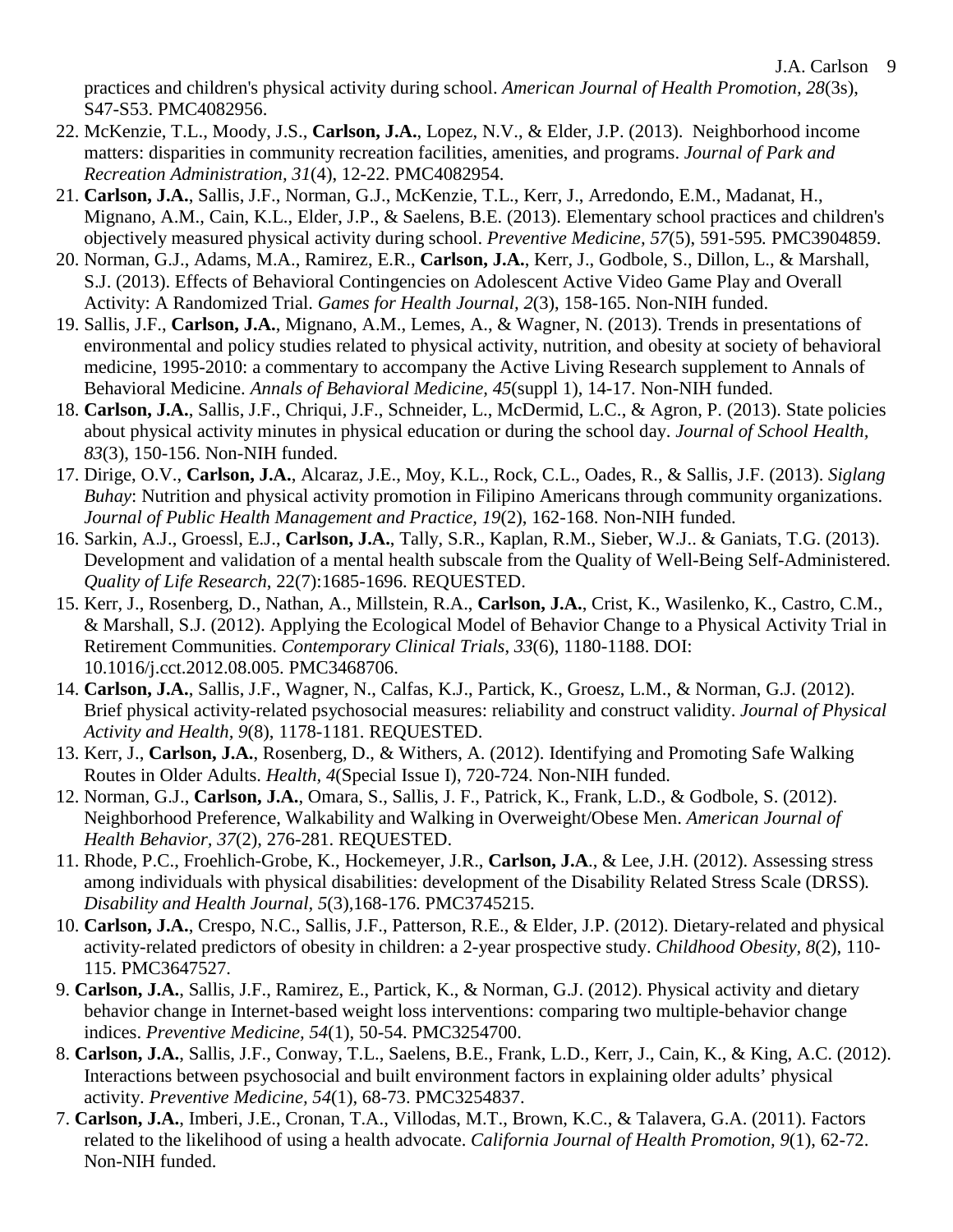- 6. Kerr, J., **Carlson, J.A.,** Sallis, J.F., Rosenberg, D., Leak, C.R., Saelens, B.E., Chapman, J.E., Frank, L.D., & King, A.C. (2011). Assessing health-related resources in senior living residences. *Journal of Aging Studies, 25*(3), 206-214. REQUESTED.
- 5. Leek, D.N., **Carlson, J.A.**, Henrichon, S., Rosenberg, D., Cain, K., Patrick, K., & Sallis, J.F. (2011). Physical activity during youth organized sports: differences in minutes and intensity between baseball and soccer. *Archives of Pediatric and Adolescent Medicine, 165*(4), 294-299. Non-NIH funded.
- 4. **Carlson, J.A.**, Sarkin, A.J., Levack, A.E., Tally, S.R., Gilmer, T.P., & Groessl, E.J. (2011). Evaluating a measure of social health derived from two mental health recovery measures: the California Quality of Life (CA-QOL) and Mental Health Statistics Improvement Program Consumer Survey (MHSIP). *Community Mental Health Journal, 47*(4), 454-462. PMC3149666.
- 3. Norman, G.J., **Carlson, J.A.**, Sallis, J.F., Wagner, N., Calfas, K.J., & Partick, K. (2010). Reliability and validity of brief psychosocial measures related to dietary behaviors. *International Journal of Behavioral Nutrition and Physical Activity, 7*, 56. PMC2911392.
- 2. Sallis, J.F., Kerr, J., **Carlson, J.A.**, Norman, G.J., Saelens, B.E., Durant, N., & Ainsworth, B.E. (2010). Evaluating a brief self-report measure of neighborhood environments for physical activity research and surveillance: Physical activity neighborhood environment scale (PANES). *Journal of Physical Activity and Health, 7*(4), 533-540. Non-NIH funded.
- 1. Cronan, T.A., **Carlson, J.A.**, Imberi, J.E., Villodas, M.T., Vasserman-Stokes, E., & Dowell, A. (2010). The effects of social support and confidence in the health care system on the decision to hire a health advocate. *Psychology Research and Behavior Management, 3*, 41-50. PMC3218758.

### **Review Papers:**

\* Since starting at CMH/UMKC

- \* 4. Cushing, C.C., Monzon, A., Ortega, A., Bejarano, C.M., & **Carlson, J. A.** (2019) Identifying opportunities for pediatric eHealth and mHealth studies: Physical activity as a case example. *Journal of Pediatric Psychology*, in press.
- \* 3. **Carlson, J.A.**, Dean, K.M., & Sallis, J.F. (2017). National Collaborative on Childhood Obesity Research Measures Registry User Guide: Physical Activity Environment. Available at: [http://nccor.org/tools](http://nccor.org/tools-mruserguides/physical-activity-environment/)[mruserguides/physical-activity-environment/.](http://nccor.org/tools-mruserguides/physical-activity-environment/)
- 2. Sallis, J.F., **Carlson, J.A.**, & Mignano, A. (2012). Promoting youth physical activity through PE and afterschool programs. In Story, M. & Larson, N. (Eds.). *Adolescent Medicine: State of the Art Reviews, 23*(3), 493-510. American Academy of Pediatrics.
- 1. **Carlson, J.A.** (2012). Encyclopedia entries: lifestyle general, lifestyle modification, lifestyle sedentary, and exercise general. In Gellmen, M.D. & Turner, R.J. (Eds.). *Encyclopedia of behavioral medicine*. New York: Springer Science+Business Media.

#### **Book Chapters:**

#### \* Since starting at CMH/UMKC

- \* 3. **Carlson, J.A.**, & Sallis, J.F. (2017). Environment and policy interventions. In Zhu, W. & Owen, N. (Eds*.*)*. Sedentary Behavior and Health Concepts, Assessments, and Interventions.* Champaign, IL: Human Kinetics; 285-295.
- 2. Sallis, J.F., & **Carlson, J.A.** (2015). Physical activity: numerous benefits and effective interventions. In Kaplan, R. M., Spittel, M. L., & David, D. H. (Eds.). *Population Health: Behavioral and Social Science Insights.* Rockville MD: Agency for Healthcare Research and Quality and Office of Behavioral and Social Sciences Research, National Institutes of Health.
- 1. Sallis, J.F., Millstein, R.A., &. **Carlson, J.A.** (2011). Community design for physical activity. In Dannenberg, A., Frumkin, H., & Jackson, R. (Eds.). *Making healthy places: designing and building for health, well-being, and sustainability*. Washington DC: Island Press; 33-49.

#### **Conference Presentations – Oral (Invited)**

\* Since starting at CMH/UMKC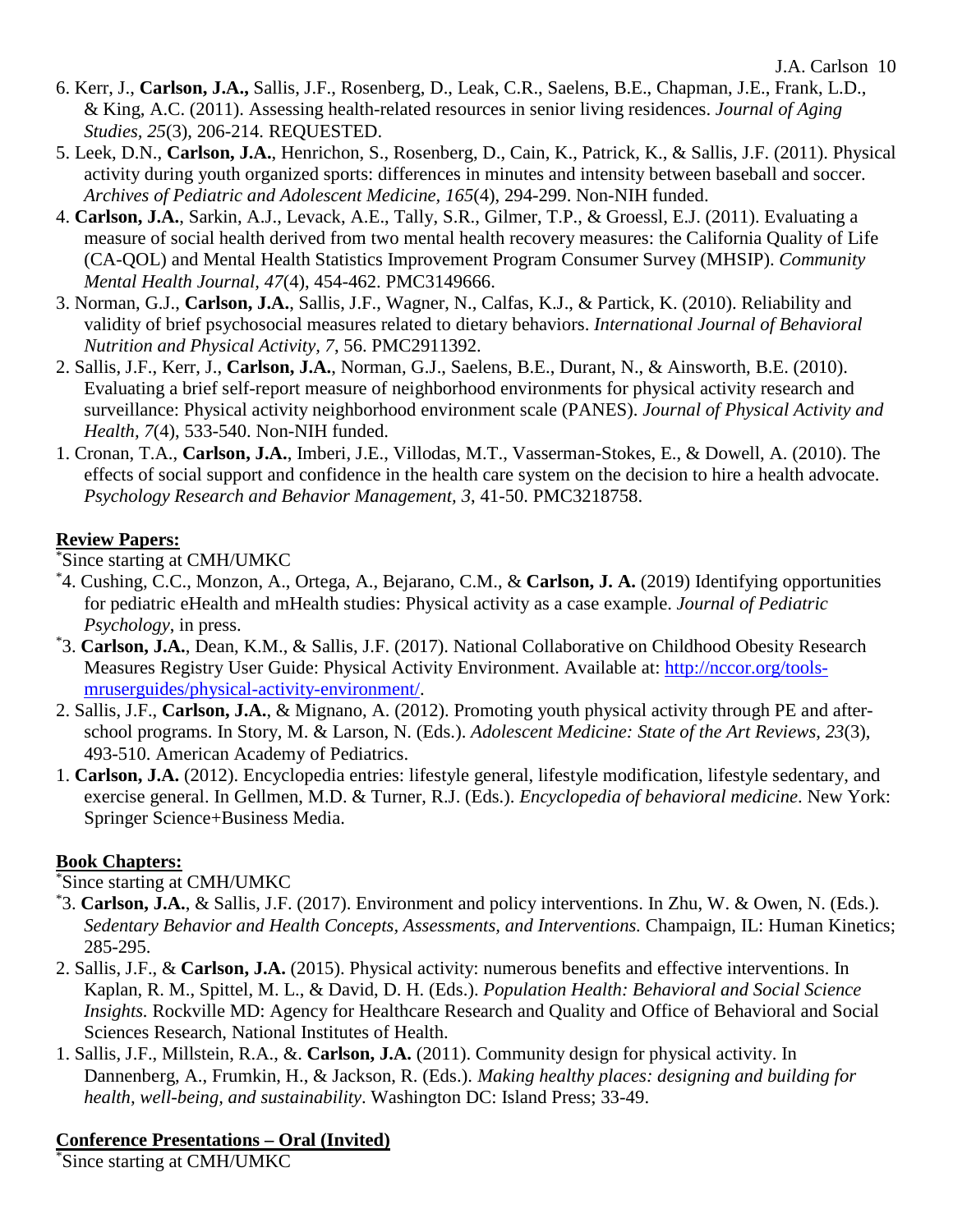- \* 3. **Carlson, J.A.** (2018). Neighborhood environments and physical activity in youth: from research to practice. Invited presentation at The Heartland Childhood Obesity Summit, Factors of Health: Addressing the Systems Influencing Childhood Obesity. June 27-28, Kansas City, MO.
- \* 2. **Carlson, J.A.** (2017). Using data science to advance assessment of physical activity and sedentary behavior for public health. Invited presentation at the Frontiers of Large-Scale Data Analytics: Fairness, Transparency, Interpretability, Robustness, and Security. June 16, Lawrence, KS.
- 1. **Carlson, J.A.** (2014). Using GPS to improve understanding of built environment influences on physical activity. Early Career Invited Lecture Award at the 2014 Annual Meeting of the International Society of Behavioral Nutrition and Physical Activity. May 22-24, San Diego, CA.

# **Conference Presentations – Oral (Submitted)**

\* Since starting at CMH/UMKC

 $\Box$ denotes supervision of student(s)

┼denotes published abstract

- \* 26. Berrigan, D., **Carlson, J.A.**, Huang, T., Sallis, J., Samuels, A., Tribby, C., & Zaganjor, H. (2019). Measure selection for the physical activity environment with NCCOR Measures Registry User Guides Modules. Workshop at the Annual Meeting of Active Living Research. February 17-20, Charleston, SC.
- \*25. **Carlson, J.A.**, <sup>□</sup>Mitchell, T., <sup>□</sup>Borner, K., Saelens, B., Kerr, J., Conway, T., Frank, L., & Sallis, J. (2017). How important are neighborhood activity and walking trips for overall physical activity in young adolescents? Evidence from GPS. Oral presentation at the Annual Meeting of Active Living Research. February 26-March 1, Clearwater Beach, FL.
- \*┼24. Rosenberg, D., **Carlson, J.A.**, Godbole, S., & Kerr, J. (2016). Older adult sedentary behavior change in the context of a physical activity intervention. Oral presentation at the Annual Meeting of the Society of Behavioral Medicine. March 30- April 2, Washington DC.
- \* 23. Sallis, J.F., & **Carlson, J.A.** (co-presenters). (2015). Environmental and policy intervention. Oral presentation at the Sedentary Behavior and Health Conference. October 15-17, Champaign-Urbana, IL. \*
- 22. □Engelberg, J.K., **Carlson, J.A.**, Conway, T.L., Cain, K., Mignano, A., Bonilla, A., Geremia, C., Larson, J., & Sallis, J.F. (2015). Implementing 10-minute classroom physical activity breaks in California elementary schools. Oral presentation in Workshop Session 3.5: Made to Move: Getting Kids Active throughout the School Day at the Childhood Obesity Conference June 29-July 2, San Diego, CA.
- \* 21. **Carlson, J.A.** (2015). Image analysis in public health. Symposium presentation "Imangin' active spaces: large scale surveillance of spaces for physical activity" at the American College of Sports Medicine Annual Meeting. May 26-30, San Diego, CA.
- 20. □Serrano, N., Perez, L.G., **Carlson, J.A.**, Haughton, J., & Arredondo, E.M. (2015). Socio-demographic correlates of global positioning system (GPS) derived travel behaviors among churchgoing Latinas. Oral presentation at the 2015 Annual Meeting of Active Living Research. February 22-25, San Diego, CA.
- 19. **Carlson, J.A.**, Schipperijn, J., Kerr, J., Conway, T., Saelens, B., Frank, L., Cain, K., & Sallis, J.F. (2014). Neighborhood and home environments and GPS-derived location-specific physical activity in adolescents. Oral presentation at the Annual Meeting of the International Society of Behavioral Nutrition and Physical Activity. May 22-24, San Diego, CA.
- 18. Meseck, K., Jankowska, M., Natarajan, L., Godbole, S., Kerr, J., Carlson, J.A., Schipperijn, J., & Crist, K. (2014). The impact of missing Global Positioning System (GPS) signal data on relationships between environmental variables and objectively measured physical activity and sedentary behavior. Oral presentation at the Annual Meeting of the International Society of Behavioral Nutrition and Physical Activity. May 22-24, San Diego, CA.
- 17. Kerr, J., Natarajan, L., **Carlson, J.A.**, Emond, J., Badland, H., Sarmiento, O.L., Reis, R.S., & Cerin, E. (2014). Perceived neighborhood environmental attributes associated with adults' walking and bicycling for transport: findings from a 12-country study. Symposium presentation at the Annual Meeting of the International Society of Behavioral Nutrition and Physical Activity. May 22-24, San Diego, CA.
- ┼16. **Carlson, J.A.**, Norman, G.J., Kolodziejczyk, J., & Patrick, K. (2014). Parallel processes of sedentary behavior and cardiometabolic risk factors in obese adolescents. Oral and poster presentation at the 2014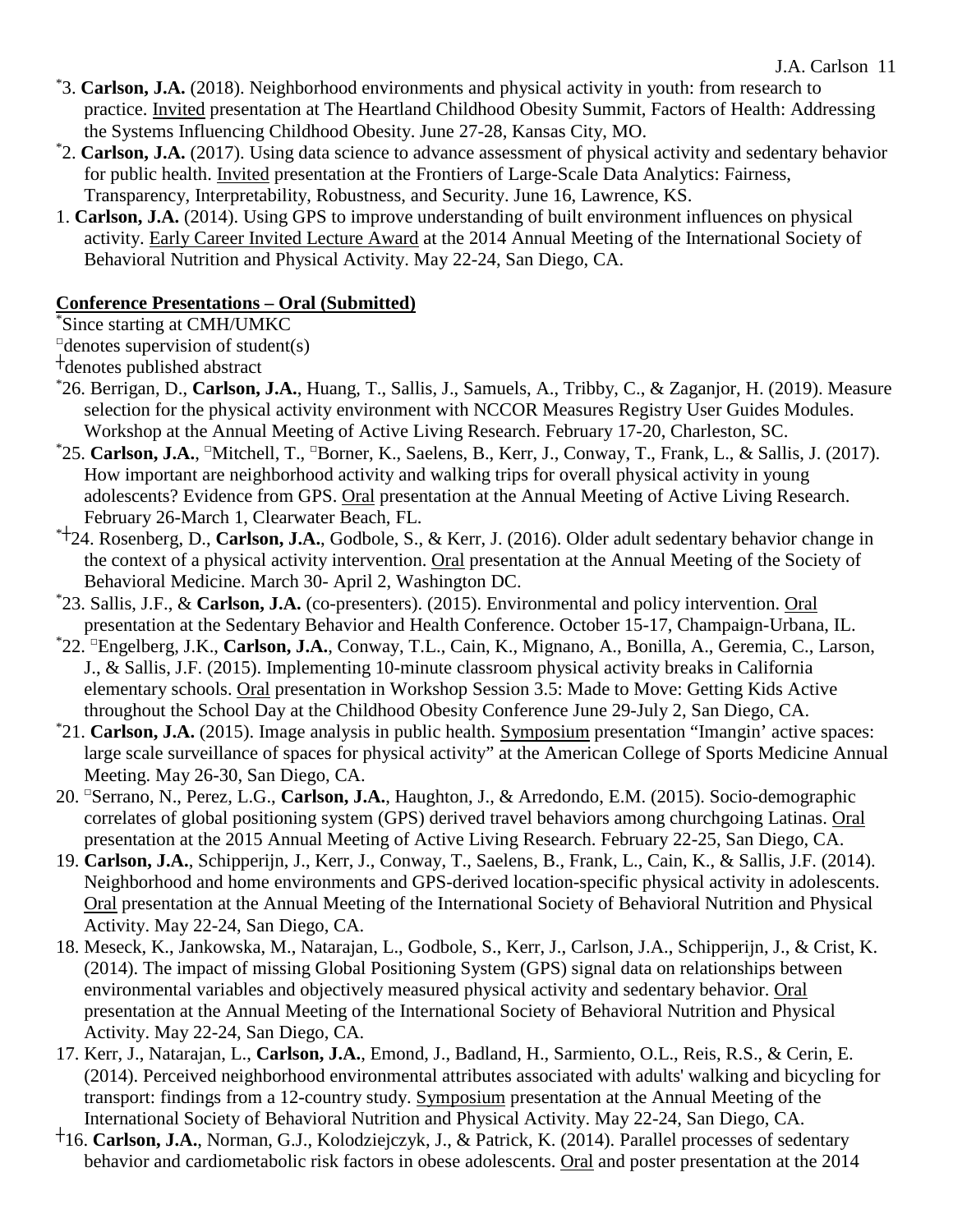Annual Meeting of the American Heart Association EPI-NPAM. March 18-21, San Francisco, CA. *Circulation, 129*:AP429.

- 15. □Engelberg, J., □Black, M., **Carlson, J.A.**, Ryan, S., Delaney, T., Brown, M., Clancy, E., & Sallis, J. (2014). Ciclovia participation and impacts in San Diego, CA: the first CicloSDias. Oral presentation at the Annual Meeting of Active Living Research. March 9-12, San Diego, CA.
- 14. Knatz, S., **Carlson, J.A.**, Strong, D., Stice, E., & Boutelle, K. (2014). Eating in Secret as an indicator of concurrent and future psychopathology in female youth. Oral presentation at the International Conference on Eating Disorders. March 27-29, New York, NY.
- 13. Sallis, J.F., Ferreira, J., Metz, P., & **Carlson, J.A.** (2013). Best practices for student physical activity and achievement. Oral table talk presentation and discussion at the California School Board Association Annual Education Conference and Trade Show. December 5-7, San Diego, CA.
- 12. Rosenberg, D., Gell, Belza, Kerr, J., & **Carlson, J.A.** (2013). Using GPS to examine active transportation patterns among people aging with mobility disabilities. Oral presentation at the Annual Meeting of the American Public Health Association. November 2-6, Boston, MA.
- 11. Boutelle, K.N., Peterson, C.B., & **Carlson, J.A.** (2013). Evaluation of a treatment targeting internal cues of hunger and external cues to eat for obese adults with binge eating. Oral presentation at the Annual Meeting of the Eating Disorders Research Society. September 19-21, Bethesda, MD.
- 10. Boutelle, K.N., Kuckertz, J., **Carlson, J.A.**, & Amir, N. (2013). A one-session attention modification training to decrease overeating in obese children. Oral presentation at the Annual Meeting of the Society for the Study of Investigative Behavior. July 30- August 3, New Orleans, LA.
- 9. Sallis, J.F., **Carlson, J.A.**, Leek, D., Henrichon, S., & Cain, K. (2013). Physical activity during youth sport practices. In Symposium, Health promotion in organized youth sports. Oral presentation at the International Society for Behavioral Nutrition and Physical Activity. May 22-25, Ghent, Belgium.
- 8. Sallis, J.F., Adams, M.A., **Carlson, J.A.**, Frank, L.D., Cain, K., Conway, T.L., Kerr, J., & King, A.C. (2013). Neighborhood environments, physical activity, and function among US older adults: Findings from the Senior Neighborhood Quality of Life Study (SNQLS). Oral presentation at the annual meeting of the International Society for Behavioral Nutrition and Physical Activity. May 22-25, Ghent, Belgium.
- ┼7. **Carlson, J.A.**, Kerr, J., Sallis, J.F., Godbole, S., Lam, M., Saelens, B.E., Cain, K., Conway, T.L., Frank, L.D., & Glanz, K. (2013). GPS-measured time spent in vehicle, neighborhood walkability and BMI in adolescents. Citation and Meritorious Paper, and Oral presentation at the Annual Meeting of the Society of Behavioral Medicine. March 20-23, San Francisco, CA. Published abstract: *Annals of Behavioral Medicine*, 37(Supplement), s183.
- ┼6. Rosenberg, D., Kerr, J., Poon, L., **Carlson, J.A.**, Crist, K., Wasilenko, K., & Marshall, S. (2013). Relationship between sedentary time and emotional health among older adults in retirement facilities. Oral presentation at the Annual Meeting of the Society of Behavioral Medicine. March 20-23, San Francisco, CA. Published abstract: *Annals of Behavioral Medicine*, 45(Supplement), s255.
- 5. **Carlson, J.A.**, Sallis, J.F., Norman, G.J., Saelens, B.E., Elder, J.P., Glanz, K., Frank, L.D., & Cain, K. (2013). School practices, economic disparities, and objectively measured MVPA during school in children aged 8-13. Oral presentation at the Annual Meeting of Active Living Research. February 26-28, San Diego, CA.
- ┼4. **Carlson, J.A.**, Frank, L.D., Sallis, J.F., Conway, T.L., Cain, C., & Saelens, B.E. (2012). Contribution of perceived built environment attributes around the worksite to active transportation and physical activity. Oral presentation at the International Congress of Physical Activity and Public Health. October 31- November 3, Sydney, Australia. Published abstract: *Journal of Science and Medicine in Sport*, 15(6 Supplement), 166.
- 3. McKenzie, T.L., Moody, J.S., Lopez, N.V., & **Carlson, J.A.** (2012). Neighborhood income matters: disparities in recreation facilities, amenities, and programs. Oral presentation at the Annual Congress of the National Recreation and Park Association Leisure Research Symposium. October 16-18, Anaheim, CA.
- ┼2. Rhode, P.C., Froehlich-Grobe, K., Hockemeyer, J.R., & **Carlson, J.A.** (2009). Psychometric properties of the Disability Related Stress Scale (DRSS). Oral presentation at the Annual Meeting of the Society of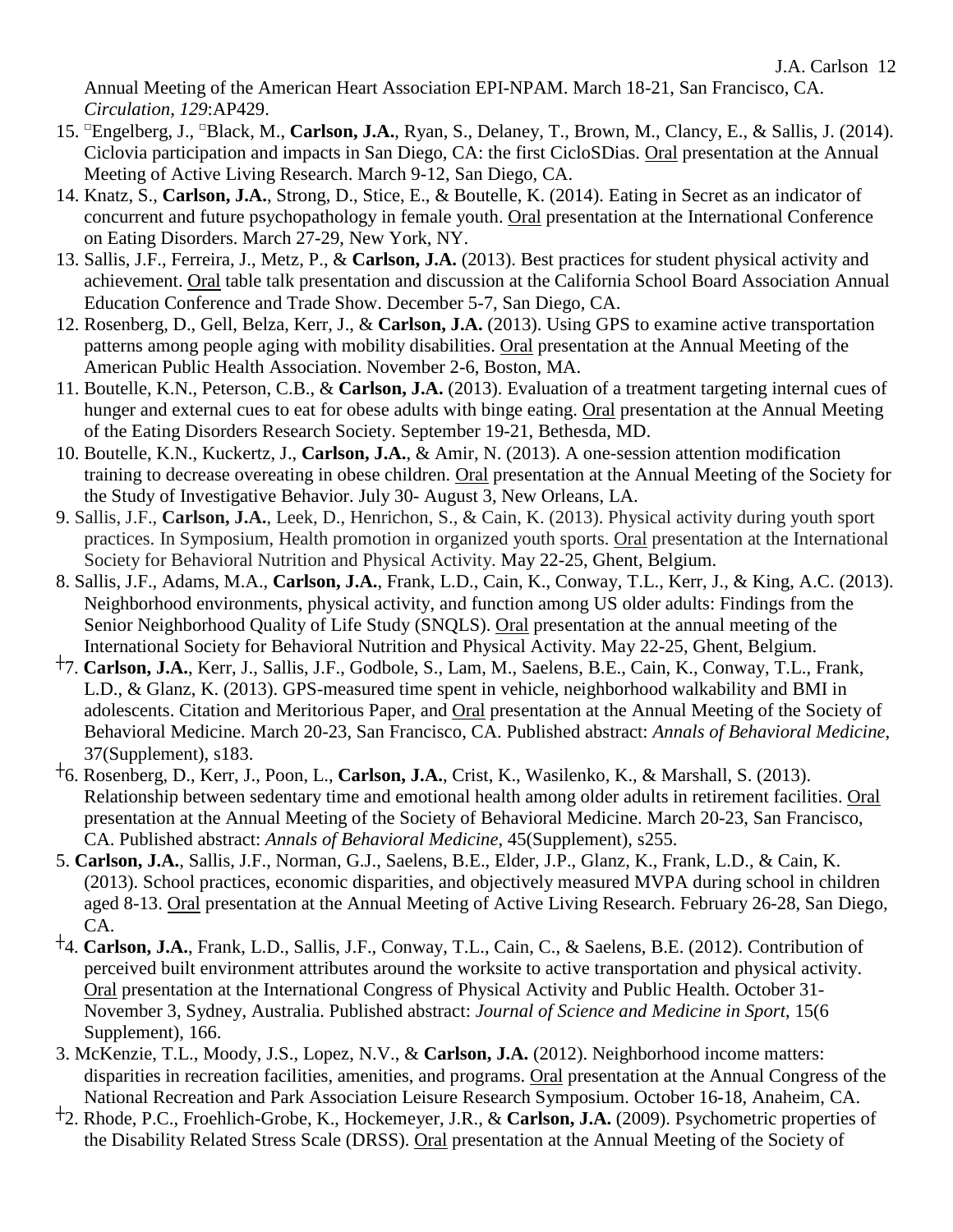J.A. Carlson 13

Behavioral Medicine. April 22-25, Montreal, Quebec. Published abstract: *Annals of Behavioral Medicine*, 37(Supplement), s126.

1. Tally, S., Brunette, Y., **Carlson, J.A.**, Levack, A., & Ganiats, T. (2008). Comparison of general and healthrelated Quality of Life: the SEIQOL, SF36, and EQ5D. Oral presentation at the Annual Meeting of the International Society for Quality of Life Research. October 22-25, Montevideo, Uruguay.

#### **Conference Presentations - Posters**

\* Since starting at CMH/UMKC

 $\Box$ denotes supervision of student(s)

┼denotes published abstract

- \* 53. **Carlson, J.A.**, Steel, C., Beauchamp, M., Hoppe, K., Bejarano, C., Kerner, J., Brownson, R., Sallis, J., Davis, A., Green, M., & Zimmerman, S. (2019). Implementation characteristics of existing walking school bus programs across the US. Poster presentation at the Annual Meeting of Active Living Research. February 17-20, Charleston, SC.
- \* 52. **Carlson, J.A.**, Calvert, H., Bejarano, C., Turner, L., Hoppe, K., Lane, H., Snow, K., & Alfonsin N. (2019). Coverage of theoretically-based implementation factors in classroom physical activity programs available online. Poster presentation at the Annual Meeting of Active Living Research. February 17-20, Charleston, SC.
- \*51. Carlson, J.A., <sup>□</sup>Liu, B., Sallis, J.F., Kerr, J., Hipp, J.A., Staggs, V.S., Papa, A., Dean, K., & Vasconcelos, N.M. (2018). Using Computer Vision to Provide Automated Ecological Assessment of Physical Activity: Advancing Direct Observation. Rapid communications poster presentation at the Annual Meeting of the Society of Behavioral Medicine. April 11–14, New Orleans, LA.
- \*┼50. Ponce, S.G., Allison, M.A., **Carlson, J.A.**, Perreira, K.M., Shane Loop, M., Gonzalez, F., Isasi, C.R., Hurwitz, B.E., Pedeno, F.J., Kansai, M.M., Daviglus, M.L., Talavera, G.A., Rodriguez, C.J., Gallo, L.G. (2018). Neighborhood Level Hispanic/Latino Ethnic Density and Left Ventricular Structure: ECHO-SOL and SOL-CASAS Ancillary Studies of Hispanic Community Health Study/Study of Latinos (HCHS/SOL). Poster presentation at the Annual Meeting of the American Heart Association EPI-NPAM. March 20 – 23, New Orleans, LA.
- \*┼49. □Garcia, M.L., Castañeda, S.F., Gallo, L.C., Lopez Gurrola, M.D., Perreira, K.M., Sotres-Alvarez, D., Isasi, C.R., Chambers, E.C., Daviglus, M.L., van Horn, L., Evenson, K.R., **Carlson, J.A.**, Talavera, G.A. (2018). Socio-environmental influences on youth total sedentary time: Results from the Hispanic Community Health Study / Study of Latino Youth. Poster presentation at the Annual Meeting of the American Heart Association EPI-NPAM. March 20 – 23, New Orleans, LA.
- \* 48. □Pona, A., Dreyer Gillette, M., **Carlson, J.A.**, Sweeney, B., & Hampl, S. (2017). Predictors of cardiometabolic risk in pediatric weight management family behavioral interventions. Poster presentation at the Annual Meeting of The Obesity Society. October 29-November 2, Washington, DC. \*
- 47. Hampl, S.E., Dean, K., Papa, A., Sweeney, B.R., **Carlson, J.A.**, & Shook, R. (2017). Demographic and Behavioral Correlates of Weight Status by Geographic Area in Primary Care. Poster presentation at the Annual Meeting of the Pediatric Academic Society Conference. May 6-9, San Francisco, CA.
- \* 46. □Warren, M., □Pona, A., **Carlson, J.A.**, Shook, R., Dreyer Gillette, M., & Davis, A. (2017). Effects of Pediatric Diet and Physical Activity on Weight Loss. Poster presentation at the Annual Health Sciences Student Research Summit at the University of Missouri, Kansas City. April 26, Kansas City, MO.
- \*┼45. □Pona, A., **Carlson, J.A.**, Shook, R., Dreyer Gillette, M., & Davis, A. (2017). Maternal BMI Change Linked to Child Activity Change in Family-Based Behavioral Interventions for Pediatric Weight Management. Poster presentation at the Annual Meeting of the Society of Behavioral Medicine. March 29- April 1, San Diego, CA.
- \*┼44. □Bejarano, C., **Carlson J.A.**, Conway T., Saelens B., Glanz, K., Couch, S., Cain, K., & Sallis, J. (2017). Examining activity and diet as mediators of the relationship between TV time and BMI in youth. Poster presentation at the Annual Meeting of the Society of Behavioral Medicine. March 29-April 1, San Diego, CA.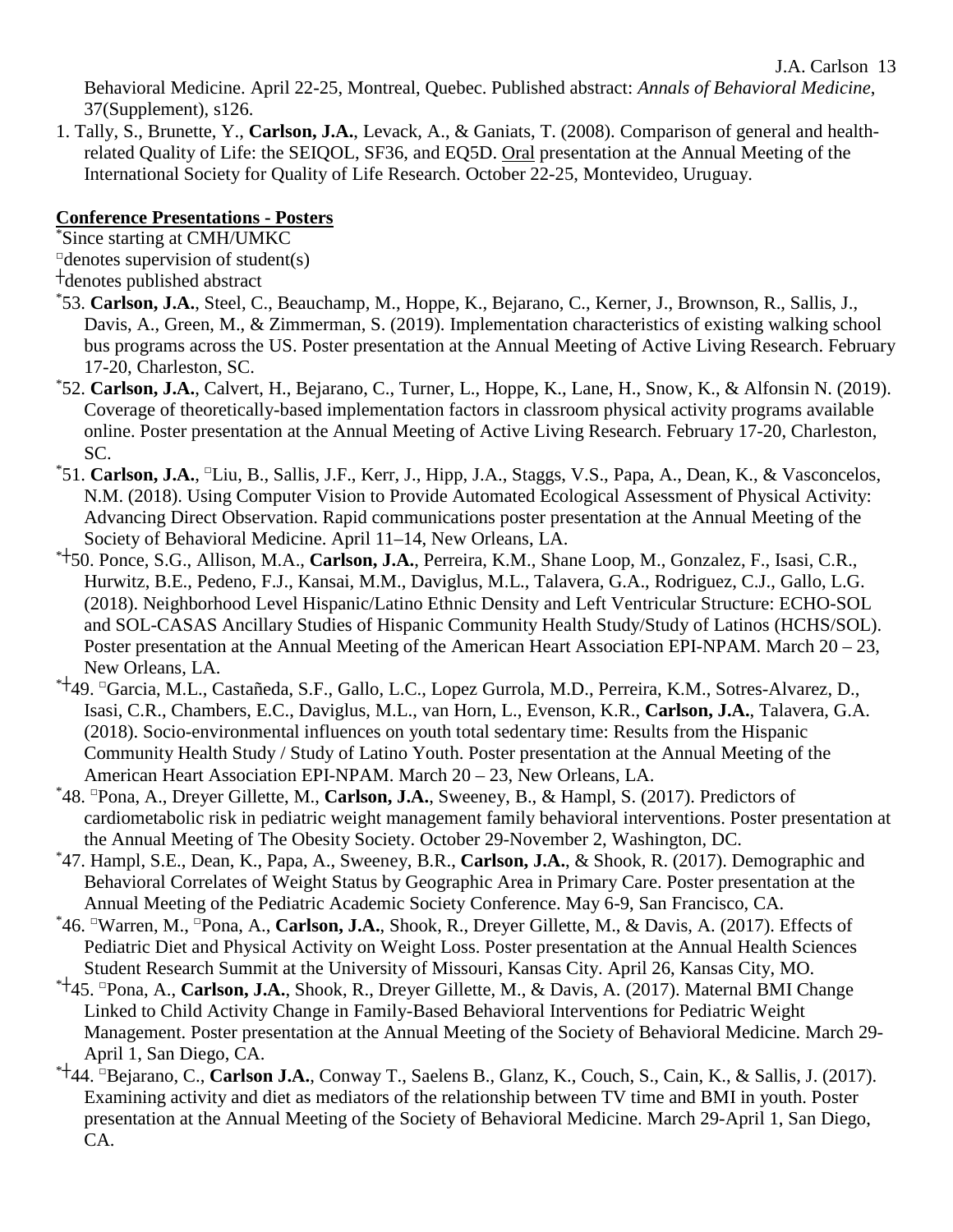- \* 43. □Garcia, A., **Carlson, J.A.**, Saelens, B.E., Kerr, J., Conway, T.L., Frank, L.D., Glanz, K., Cain, K., & Sallis, J.F. (2017). Differences in and correlates of home, school, and non-school sedentary time. Poster presentation at the Society of Pediatric Psychology Annual Conference. March 30-April 1, Portland, OR.
- \*42. Carlson, J.A., <sup>□</sup>Engelberg, J., Kerner, J., Cain, K., Conway, T., Geremia, C., Bonilla, E., Mignano, A., & Sallis, J. (2016). Contextual factors explaining implementation of classroom physical activity breaks. Poster presentation at the Annual Conference on the Science of Dissemination and Implementation in Health. December 14-15, 2016. Washington, DC.
- \*┼41. □Finch, J., □Mitchell, T.B., □Borner, K.B., & **Carlson, J.A.** (2016). Measuring sedentary behavior: epochand hour-level agreement between the ActiGraph and activPAL. Poster presentation at the National Conference in Clinical Child and Adolescent Psychology. September 22-24, Lawrence, KS. \*
- <sup>\*</sup>40. <sup>□</sup>Finch, J., <sup>□</sup>Mitchell, T., <sup>□</sup>Borner, K., & **Carlson, J.A.** (2016). Measuring Sedentary Behavior: Hour-Level Agreement between ActiGraph and activPAL. Poster presentation at the Annual Undergraduate Research Symposium at the University of Missouri, Kansas City.
- \*39. **Carlson, J.A.**, <sup>□</sup>Mitchell, T.B., <sup>□</sup>Borner, K., Saelens, B.E., Schipperijn, J., Kerr, J., Conway, T.L., Frank, L.D., Chapman, J.E., Glanz, K., Cain, K., & Sallis, J.F. (2016). Supporting youth's physical activity across multiple locations. Poster presentation at the Society of Pediatric Psychology Annual Conference. April 14- 16, Atlanta, GA.
- \*┼38. □Mitchell, T., **Carlson, J.A.**, Schipperijn, J., Saelens, B., Kerr, J., Frank, L., Conway, T., Chapman, J., Cain, K., & Sallis, J. (2016). Latent profiles of youths' physical activity across locations and lack of compensation. Poster presentation at the Annual Meeting of the Society of Behavioral Medicine. March 30- April 2, Washington DC.
- \*┼37. □Moran, K., **Carlson, J.A.**, James, P., Mitchell, P., Glanz, K., Hipp, J. A., Kerr, J. (2016). Latent profile analysis of sleep, physical activity, and sedentary time and associations with health. Poster presentation at the 2016 Annual Meeting of the Society of Behavioral Medicine. March 30- April 2, Washington DC.
- \* 36. □Serrano, N., Perez, L.G., **Carlson, J.A.**, Patrick, K., Haughton, J., & Arredondo, E. M. (2015). Does the relationship between the perceived neighborhood environment and travel patterns vary across individual characteristics? Poster presentation at the Obesity Society Annual Meeting. November 2-7, Los Angeles, CA.
- \* 35. □Bellettiere, J., **Carlson, J.A.**, Rosenberg, D., Singhania, A., Natarajan, L., Berardi, V., LaCroix, A.Z., Sears, D.D., Moran, K., Crist, K., & Kerr, J. (2015). Gender and Age Differences in Hourly and Daily Patterns of Sedentary Time in Older Adults Living in Retirement Communities. Poster presentation at the 9th International Conference of Diet and Activity Measurement. September 1-3, Brisbane, Australia.
- \* 34. **Carlson, J.A.**, Schipperijn, J., Kerr, J., Thornton, C.M., Saelens, B.E., Frank, L.D., Chapman, J.E., Conway, T.L., Glanz, K., Cain, K., & Sallis, J.F. (2015). Young adolescents' physical activity in five locations as measured using GPS and accelerometry. Poster presentation at the American College of Sports Medicine Annual Meeting. May 26-30, San Diego, CA.
- \* 33. □Engelberg, J.K., **Carlson, J.A.**, Conway, T.L., Cain, K., Saelens, B.E., Glanz, K., Frank, L.D., & Sallis, J.F. (2015). Dog walking as physical activity and ecological correlates of dog walking among adolescents. Poster presentation at the American College of Sports Medicine Annual Meeting. May 26-30, San Diego, CA.
- \* 32. □Perez, L.G., **Carlson, J.A.**, Finch, B., Ryan, S., Estrada-Maravilla, M., Patrick, K., Kerr, J., Elder, J.P., Ayala, G.X., & Arredondo, E.M. (2015). Environmental correlates and moderators of location-based physical activity among churchgoing Latinas. Poster presentation at the American College of Sports Medicine Annual Meeting. May 26-30, San Diego, CA.
- ┼31. Remigio-Baker, R.A., LaCroix, A., **Carlson, J.A.**, Kerr, J., & Allison, M.A. (2015). Walking may be a viable alternative to recreational physical activity for promoting physical and mental wellbeing among the elderly: the Women's Health Initiative – San Diego. Poster presentation at the Annual Meeting of the American Heart Association EPI-NPAM. March 3-6, Baltimore, MD. *Circulation.*
- 30. □Merchant, G., **Carlson, J.A.**, Godbole, S., Black, M., & Kerr, J. (2014). Take a stand: targeting psychosocial mediators of change to reduce older adults' sedentary behavior. Poster presentation at the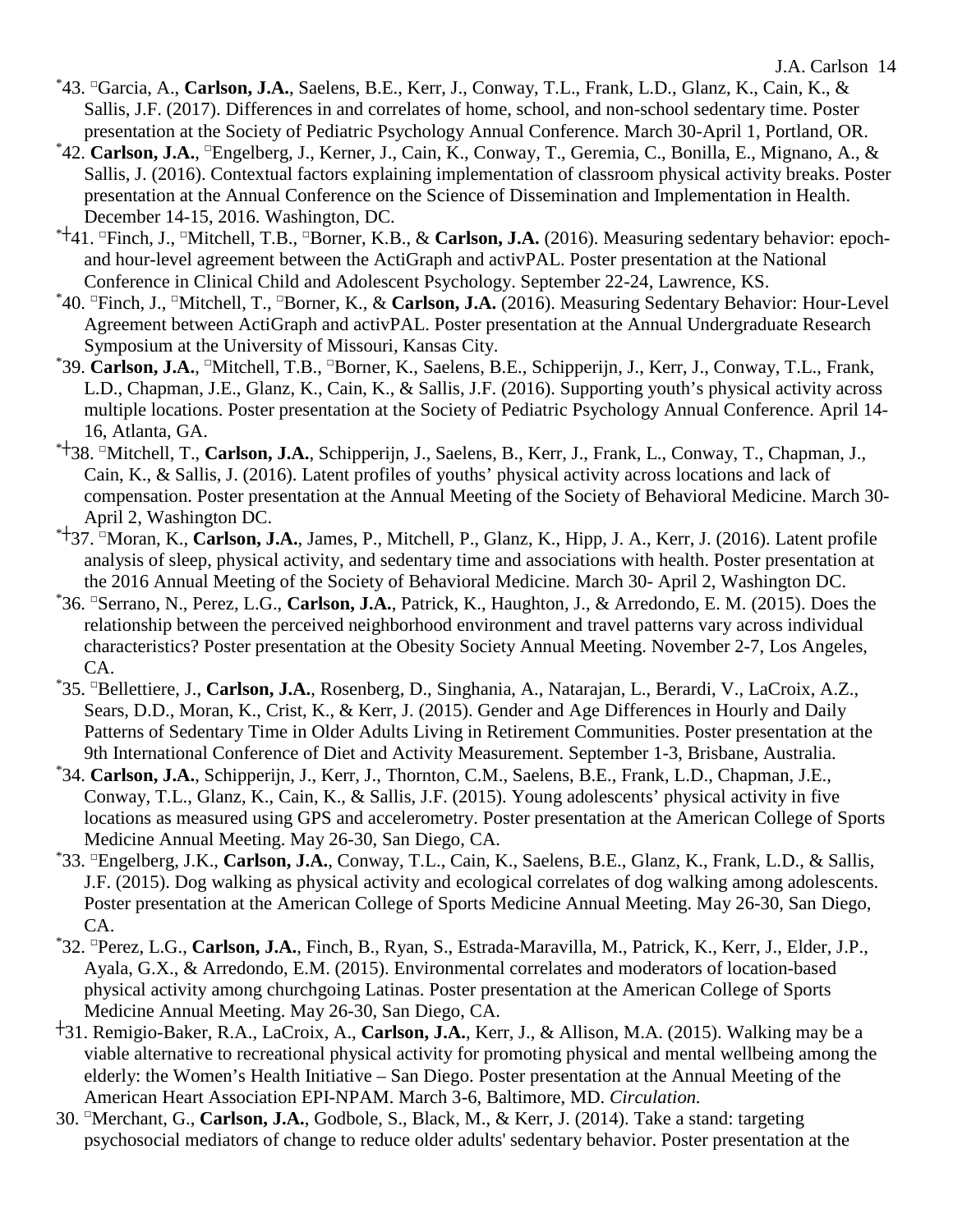J.A. Carlson 15

Annual Meeting of the International Society of Behavioral Nutrition and Physical Activity. May 22-24, San Diego, CA.

- 29. □Moran, K., Wang, L., Godbole, S., Natarajan, L., Carlson, J.A., & Kerr, J. (2014). How does retirement community environment affect changes in step counts over time? Poster presentation at the Annual Meeting of the International Society of Behavioral Nutrition and Physical Activity. May 22-24, San Diego, CA.
- 28. Kerr, J., **Carlson, J.A.**, Black, M., Merchant, G., Crist, K., Bolling, K., Atkin, A., & Marshall, S. (2014). Feasibility of increasing the length and number of standing breaks in older adults: results of a pilot study. Poster presentation at the Annual Meeting of the International Society of Behavioral Nutrition and Physical Activity. May 22-24, San Diego, CA.
- 27. Kerr, J., Atkin, A., **Carlson, J.A.**, Rosenberg, D., Saelens, B., Conway, T., Owen, N., & Sallis, J.F. (2014). Ecological correlates of sedentary time in adolescents: individual, interpersonal, home & neighborhood. Poster presentation at the Annual Meeting of the International Society of Behavioral Nutrition and Physical Activity. May 22-24, San Diego, CA.
- 26. Kerr, J., Rosenberg, D., **Carlson, J.A.**, Saelens, B., Owen, N., Cain, K., Conway, T., & Sallis, J.F. (2014). Sedentary time and depressive symptoms in adults: exploring moderators. Poster presentation at the Annual Meeting of the International Society of Behavioral Nutrition and Physical Activity. May 22-24, San Diego, CA.
- 25. Adams, M.A., Norman, G.J., Ramirez, E., **Carlson, J.A.**, Kerr, J., Godbole, S., Dillon, L., Marshall, S.J. (2014). Effects of behavioral contingencies on adolescent active video game play and overall activity: a randomized controlled trial. Poster presentation at the International Congress of Physical Activity and Public Health. April 8-11, Rio de Janeiro, Brazil.
- 24. **Carlson, J.A.**, McKenzie T.L., Lee, N.V.L., Corder, K., Sallis, J.F., & Elder, J.P. (2012). Are schools providing sufficient opportunities for physical activity? Objectively measured physical activity and sedentary time in- and out-of-school in children aged 7-10. Poster presentation at the Annual Meeting of Active Living Research. March 12-14, San Diego, CA.
- 23. Ryan, S., Jovanovic, S., **Carlson, J.A.**, Delaney, T., Browner, D., & Vance, S. (2012). Evaluating the effectiveness of Bike to Work Month promotions: are we reaching low income – minority communities? Poster presentation at the Annual Meeting of Active Living Research. March 12-14, San Diego, CA.
- ┼22. **Carlson, J.A.**, Sallis, J.F., Conway, T.L., Saelens, B.E., Frank, L.D., Kerr, J., Cain, K., & King, A.C. (2011). Psychosocial by built environment interactions associated with older adults' physical activity. Poster presentation at the Annual Meeting of the Society of Behavioral Medicine. April 27-30, Washington, DC. Published abstract: *Annals of Behavioral Medicine*, 37(Supplement), s182.
- ┼21. **Carlson, J.A.**, Omara, S., Godbole, S., Sallis, J.F., Frank, L.D., Patrick, K., & Norman, G.J. (2011). Neighborhood preferences moderate the relationship between neighborhood walkability and total walking in overweight/obese men. Poster presentation at the Annual Meeting of the Society of Behavioral Medicine. April 27-30, Washington, DC. Published abstract: *Annals of Behavioral Medicine*, 37(Supplement), s183.
- ┼20. Norman, G.J., Adams, M.A., Ramirez, E.R., **Carlson, J.A.**, Kerr, J., Godbole, S., Dillon, L., Palmer, N., & Marshall, S.J. (2011). Predictors of adolescent exergame play over four weeks. Poster presentation at the Annual Meeting of the Society of Behavioral Medicine. April 27-30, Washington, DC. Published abstract: *Annals of Behavioral Medicine*, 37(Supplement), s110.
- 19. **Carlson, J.A.**, Sallis, J.F., & Cox, L. (2011). Evaluation of statewide policies to increase physical activity in physical education and at school. Poster presentation at the Annual Meeting of Active Living Research. February 22-24, San Diego, CA.
- ┼18. **Carlson, J.A.**, Norman, G.J., Sallis, J.F., Calfas, K.J., & Patrick, K. (2010). Evaluating brief psychosocial measures related to physical activity. Poster presentation at the Annual Meeting of The Obesity Society. October 9-12, San Diego, CA. Published abstract: *Obesity*, 8, s122.
- 17. Pulvers, K., Merchant, G., Pandzic, I., Potter, R., **Carlson, J.A.,** & Thode, L. (2010). Cognitive and affective correlates of distress tolerance and smoking relapse. Poster presentation at the Annual Meeting of the American Psychological Association. August 12-25, San Diego, CA.
- 16. **Carlson, J.A.**, Kerr, J., Rosenberg, D., Sallis, J.F., Saelens, B.E., Leak, C.R., Frank, L.D., Chapman, J.E., & King, A.C. (2010). Development and evaluation of the Audit of Physical Activity Resources for Seniors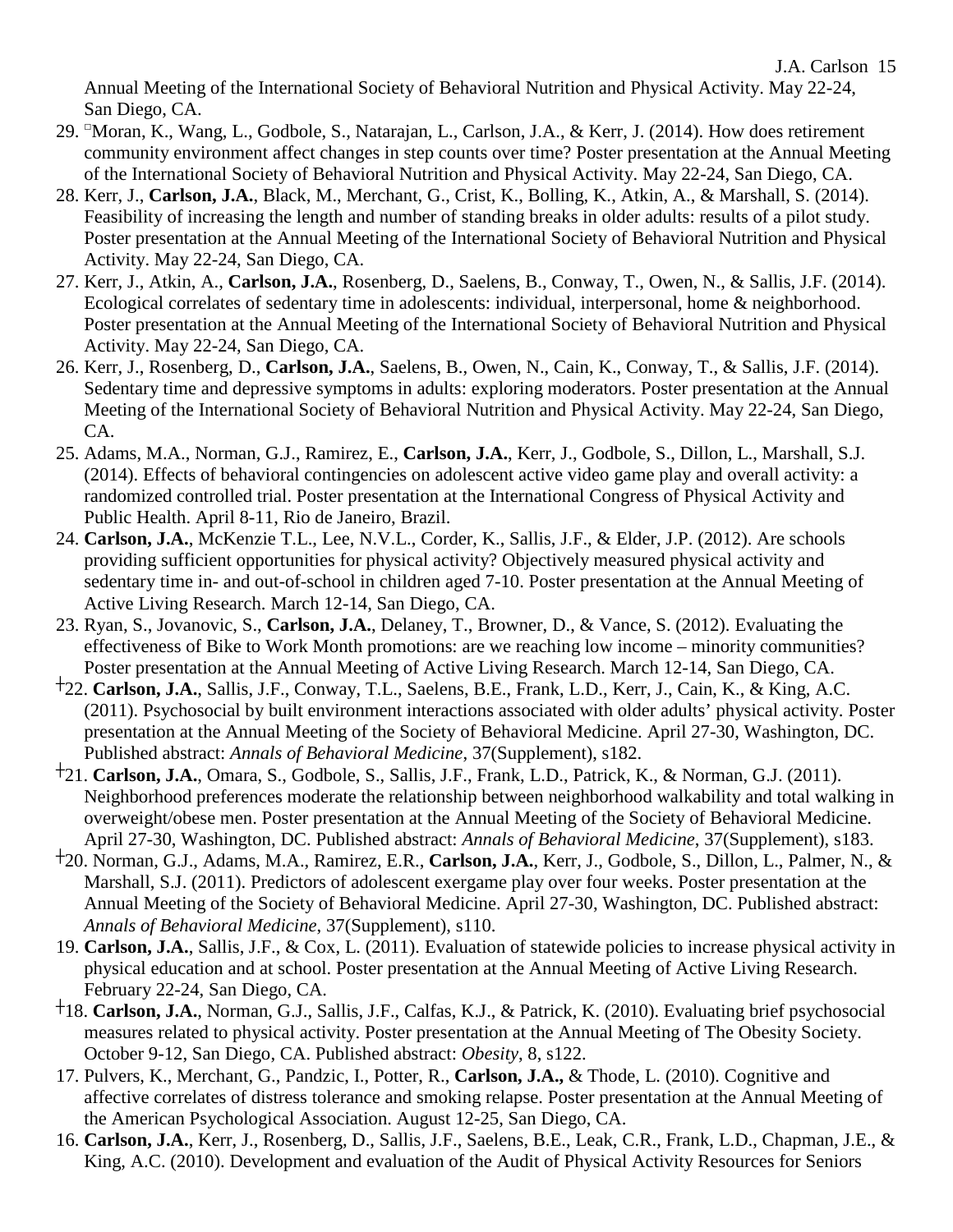(APARS) tool. Rapid communications poster presentation at the Annual Meeting of the Society of Behavioral Medicine. April 7-10, Seattle, WA.

- ┼15. **Carlson, J.A.**, Leek, D.N., Henrichon, S., Sallis, J.F., & Cain, K. (2010). Differences in minutes and intensity of children's physical activity between soccer and baseball practices. Poster presentation at the Annual Meeting of the Society of Behavioral Medicine. April 7-10, Seattle, WA. Published abstract: *Annals of Behavioral Medicine*, 39(Supplement), s187.
- ┼14. Leek, D.N., **Carlson, J.A.**, Henrichon, S., Cain, K., & Sallis, J.F. (2010). Gender differences in physical activity during youth organized sports practices using accelerometers. Poster presentation at the Annual Meeting of the Society of Behavioral Medicine. April 7-10, Seattle, WA. Published abstract: *Annals of Behavioral Medicine*, 39(Supplement), s151.
- ┼13. **Carlson, J.A.**, Sallis, J.F., Kerr, J., Norman, G.J., Saelens, B.E., Durant, N., & Ainsworth, B.E. (2009). Evaluating the Physical Activity Neighborhood Environment Scale (PANES). Poster presentation at the Annual Meeting of the Society of Behavioral Medicine. April 22-25, Montreal, Quebec. Published abstract: *Annals of Behavioral Medicine*, 37(Supplement), s170.
- ┼12. **Carlson, J.A.**, Sarkin, A.J., Tally, S.R., Groessl, E.J., Sieber, W.J., Ganiats, T.G., Brody, B.L., & Kaplan, R.M. (2009). Development and validation of the Quality of Well-Being Self-Administered Mental Health Scale. Poster presentation at the Annual Meeting of the Society of Behavioral Medicine. April 22-25, Montreal, Quebec. Published abstract: *Annals of Behavioral Medicine*, 37(Supplement), s164.
- ┼11. **Carlson, J.A.**, O'Connor, M.E., Villodas, M.T., & Cronan, T.A. (2009). The role of health-related factors in using a patient advocate. Poster presentation at the Annual Meeting of the Society of Behavioral Medicine. April 22-25, Montreal, Quebec. Published abstract: *Annals of Behavioral Medicine*, 37(Supplement), s133.
- 10. □Allbee, L.K., **Carlson, J.A.**, Villodas, M.T., & Cronan, T.A. (2009). The role of individual and healthrelated factors in ratings of healthcare confidence. Poster presentation at the Annual Meeting of the Western Psychological Association. April 23-26, Portland, OR.
- 9. □Calderón, N.E., Imberi, J.E., **Carlson, J.A.**, Villodas, M.T., & Cronan, T.A. (2009). Demographic characteristics in two age groups as predictors of the likelihood of hiring a health care advocate. Poster presentation at the Annual Meeting of the Western Psychological Association. April 23-26, Portland, OR.
- 8. **Carlson, J.A.**, Levack, A., Tally, S., Ganiats, T. & Sarkin, A. (2008). Gender differences in responses to traditional and alternative time trade-off scenarios. Rapid communications poster presentation at the Annual Meeting of the Society of Behavioral Medicine. March 26-29, San Diego, CA.
- ┼7. Sarkin, A., **Carlson, J.A.**, Schatzle, D., Harvey, J., Tally, S., Groessl, E., Kaplan, R.M., & Ganiats, T. (2008). Influence of mood on self-rated health. Poster presentation at the Annual Meeting of the Society of Behavioral Medicine. March 26-29, San Diego, CA. Published abstract: *Annals of Behavioral Medicine*, 33(Supplement), s155.
- ┼6. **Carlson, J.A.**, Imberi, J.E., Conway, T.L., & Cronan, T.A. (2008). Self-efficacy and screening efficacy for colorectal cancer (CRC) screening in low-income Caucasian, African, and Mexican Americans. Poster presentation at the Annual Meeting of the Society of Behavioral Medicine. March 26-29, San Diego, CA. Published abstract: *Annals of Behavioral Medicine*, 33(Supplement), s198.
- ┼5. Rhode, P.C., Froehlich-Grobe, K., Hockemeyer, J.R., & **Carlson, J.A**. (2007). Development of the Disability Related Stress Scale (DRSS). Poster presentation at the Annual Meeting of the Society of Behavioral Medicine. March 21-24, Washington, DC. Published abstract: *Annals of Behavioral Medicine*, 33(Supplement), s150.
- 4. Rhode, P.C., **Carlson, J.A.**, Hockemeyer, J.R., & Greiner, A. (2006). Adherence to clinical practice guidelines for overweight and obesity among rural primary care physicians. Poster presentation at the Annual Scientific Meeting of The Obesity Society. October 20-24, Boston, MA.
- 3. **Carlson, J.A.**, Karlson, C.W., Hamilton, N.A., Nelson, C.A., & Luxton, D.D. (2006). Relationship between subjective and objective measures of sleep duration and sleep efficiency. Poster presentation at the Annual Meeting of the American Psychological Association. August 10-13, New Orleans, LA.
- ┼2. **Carlson, J.A.**, Pulvers, K.M., Selig, J.P., & Grobe, J.E. (2006). The role of positive outcome expectancies in the ability to resist smoking in a lab-based setting. Poster presentation at the Annual Meeting of the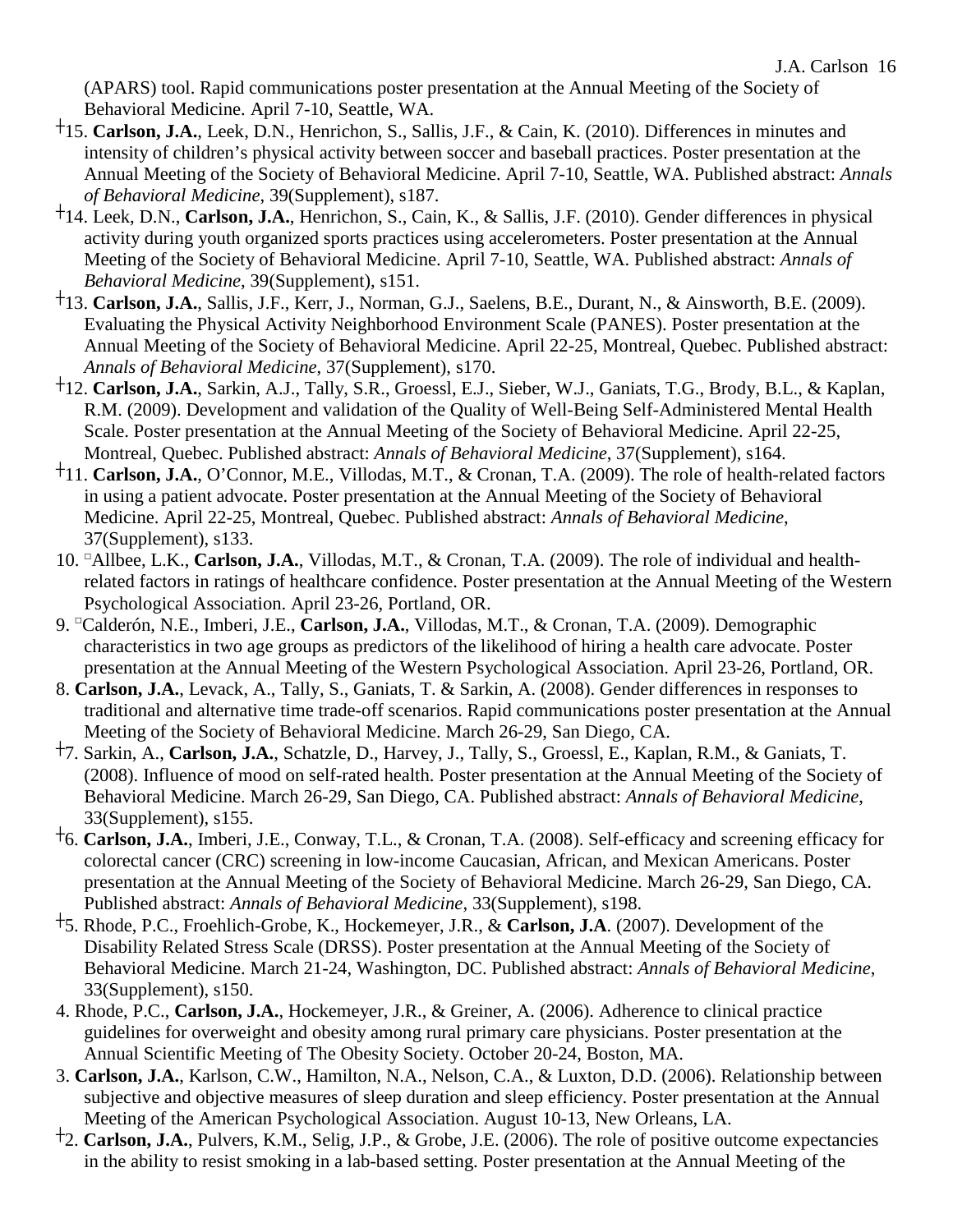Society of Behavioral Medicine. March 22-25, San Francisco, CA. Published abstract: *Annals of Behavioral Medicine*, 31(Supplement), s148.

┼1. Rhode, P.C., Davis Martin, P., Hockemeyer, J.R., **Carlson, J.A.**, & Brantley, P.J. (2006). Psychosocial predictors of blood pressure among African American weight loss participants. Poster presentation at the Annual Meeting of the Society of Behavioral Medicine. March 22-25, San Francisco, CA. Published abstract: *Annals of Behavioral Medicine*, 31(Supplement), s161.

# **MEDIA**

\* Since starting at CMH/UMKC

| *November 2017 | Comment on "Academic Achievement and Physical Activity: A Meta-analysis" for                  |
|----------------|-----------------------------------------------------------------------------------------------|
|                | Reuters. Available at: https://www.reuters.com/article/us-health-children-fitness-            |
|                | performance/kids-who-get-moving-may-also-get-better-grades-idUSKBN1E22OC                      |
| *November 2016 | Media interview with Reuters for comment on study in Lancet Diabetes and                      |
|                | Endocrinology                                                                                 |
| *December 2015 | Media interviews for Pediatrics publication on locations of adolescents' physical activity. 2 |
|                | Minute Medicine, Fox 4 local news, Huffington Post, MedPage Today, New York Times,            |
|                | WebMD.                                                                                        |
| January 2014   | Interview with Health Behavior News Service. "Rich or Poor, Schools Fall Short on             |
|                | Providing Physical Activity", Available at: http://www.cfah.org/hbns/2014/rich-or-poor-       |
|                | schools-fall-short-on-providing-physical-activity                                             |
| August 2013    | Interview with Kinesiology Today. "U.S. Schools Fail to Make the Grade on Physical            |
|                | Education Policies", Summer 2013, Vol. 6, Issue 2, page 9. Available at:                      |
|                | http://www.americankinesiology.org/kinesiology-today                                          |
| October 2012   | Press Release with Sports Medicine Australia. "Is your commute making you fat?"               |
| December 2010  | Interview with CBS Radio Dallas/Fort Worth                                                    |
|                | Live radio interview about physical activity in youth sports                                  |
| December 2010  | Interview with MedPage Today. "Kids' sports strike out on exercise goals", December 6,        |
|                | 2010. Available at: http://www.medpagetoday.com/PrimaryCare/ExerciseFitness/23763             |
| December 2010  | Press Release with San Diego State University. "Youth sports doesn't net enough daily         |
|                | activity for kids"                                                                            |
| December 2010  | Interview with Toronto Star. "Few kids get enough exercise by playing sports, study finds".   |
|                | Available at:                                                                                 |
|                | http://www.parentcentral.ca/parent/familyhealth/children'shealth/article/902614--few-kids-    |
|                | get-enough-exercise-by-playing-sports-study-finds                                             |
|                |                                                                                               |

# **PROFESSIONAL SERVICE**

#### \* Since starting at CMH/UMKC

#### **Invited Advisory Committees**

|                | *2017-present Kansas City Missouri Bicycle Planning Steering Committee ( $\approx$ 20 members) |
|----------------|------------------------------------------------------------------------------------------------|
|                | Public health science representative for an advisory group to the Kansas City Planning and     |
|                | Development Department to update the bicycle master plan to accommodate safe and               |
|                | accessible bicycling and pedestrian facilities. Details at: http://www.kcmo.gov/kcbikeplan     |
| $*2017 - 2018$ | National Physical Activity Plan Report Card $(\approx 10 \text{ members})$                     |
|                | Content expert (physical activity environmental) for an advisory group to the National         |
|                | Physical Activity Plan Report Card on Physical Activity and Youth, which is an annual          |
|                | comprehensive assessment of physical activity levels and influences in U.S. children and       |
|                | youth. Details at: http://www.physicalactivityplan.org/projects/reportcard.html                |
| $*2016-2019$   | National Collaborative on Childhood Obesity Research (NCCOR) Measures Guides and               |
|                | Learning Modules Advisory Member $(\approx 10 \text{ members})$                                |